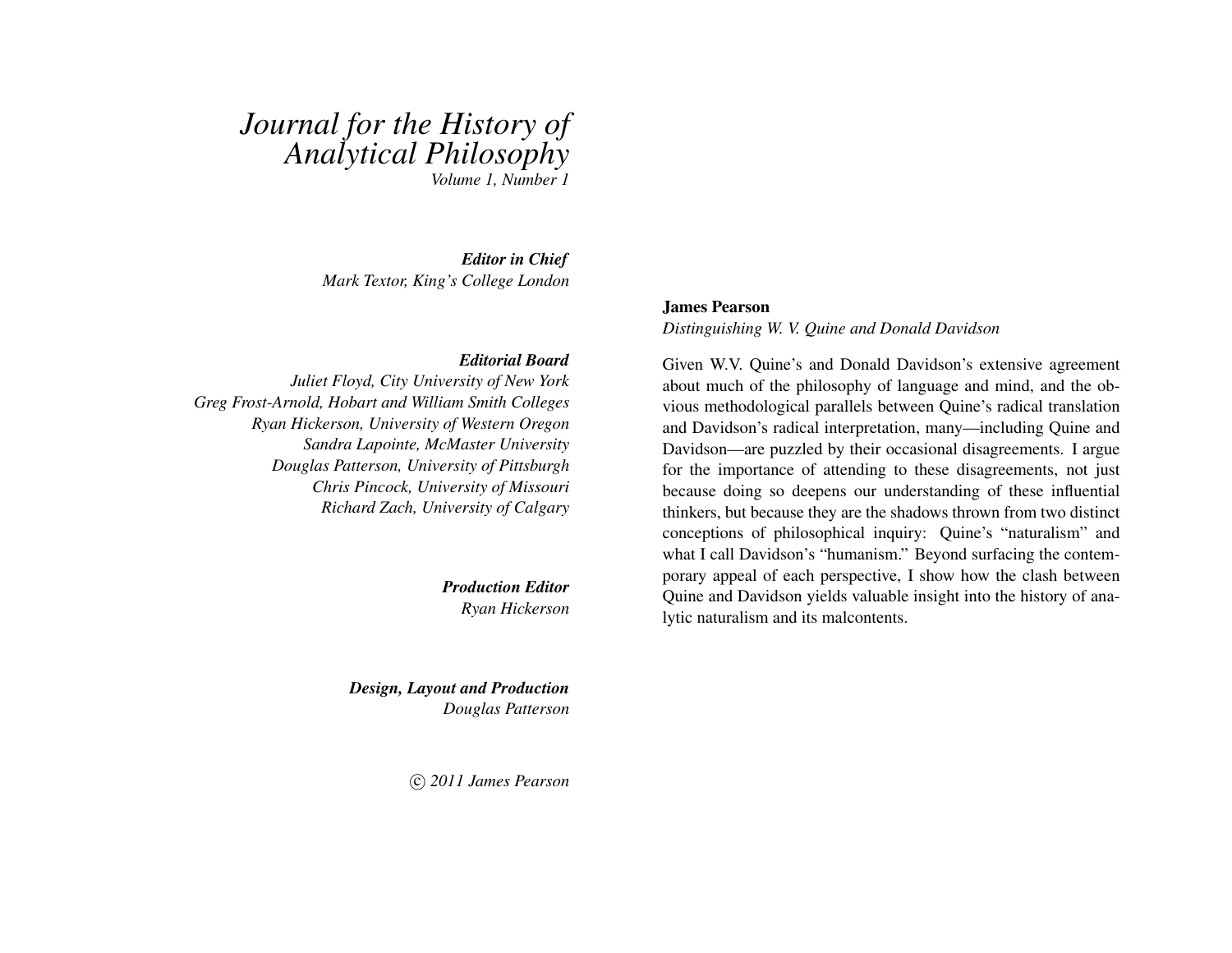# *Distinguishing W. V. Quine and Donald Davidson*

James Pearson

*Readers of Davidson and me are bound to be struck by how deeply we agree, and hence puzzled the more by occasional points of apparent disagreement.*

—W.V. Quine (my emphasis)

### *1 Introduction*

Donald Davidson admits to being perplexed by W.V. Quine's paper "Where Do We Disagree?" Their views concerning the role played by sensory stimulations in translation "have converged" [\[Davidson,](#page-20-0) [1999,](#page-20-0) 82], but he "[does] not see how to reconcile" Quine's empiricist epistemology with his own externalist semantics [\[Davidson,](#page-20-0) [1999,](#page-20-0) 84]. Although Quine takes their remaining differences to be little more than a matter of emphasis, Davidson suspects that their disagreement is substantive.<sup>[1](#page-14-0)</sup>

<span id="page-1-1"></span><span id="page-1-0"></span>There is little critical consensus about how to resolve disagreement between Quine and Davidson.[2](#page-14-1) They undoubtedly agree about a number of controversial claims in the philosophy of language and mind: both reject the analytic/synthetic distinction, both accept anomalous monism, and both think translation and reference are indeterminate. The points at which they part—such as how to define observation sentences, and the extent to which logical form is indeterminate—seem technical (perhaps even peripheral) in contrast.

<span id="page-1-2"></span>This has tempted some commentators to concur with Quine and to conclude their "disagreement" is *only* apparent.<sup>[3](#page-14-2)</sup> If they agree upon all the essentials, we can isolate the shared features of their philosophical framework and criticize them together. Yet, I think that this approach deflects our attention from the most puzzling, and philosophically important, aspect of their discussion: what makes their differences seem incidental from Quine's perspective and fundamental from Davidson's?

<span id="page-1-3"></span>This paper aims to diagnose why Quine and Davidson disagree about their disagreement. I will argue that this second-order disagreement stems from their differing conceptions of philosophy. Properly understanding it thus requires pondering Quine's distinctive brand of "naturalism" and what I shall call Davidson's "hu-manism."<sup>[4](#page-14-3)</sup> I will flesh out these perspectives by attending to their first-order disagreements, which, I contend, arise when one of them thinks a case meaningful that the other thinks unintelligible. Although Quine finds "naturalizing" the substance of Davidson's philosophy conducive to his program, Davidson finds no philosophical value in "humanizing" Quine's work, resulting in their opposed evaluations of their intellectual relationship. To suppress their differences is to obliterate the subtleties distinguishing their conceptions of philosophy and the corresponding limits they place on intelligibility.

Although articulating their naturalist and humanist commitments serves to differentiate Quine and Davidson, it does not adjudicate their dispute. On the contrary, it threatens to make a neutral adjudication seem impossible. I conclude by examining this difficulty, and argue that, in the case of naturalism and humanism, an otherwise tempting attitude of tolerance between competing programs is an unattractive concession to philosophical pluralism.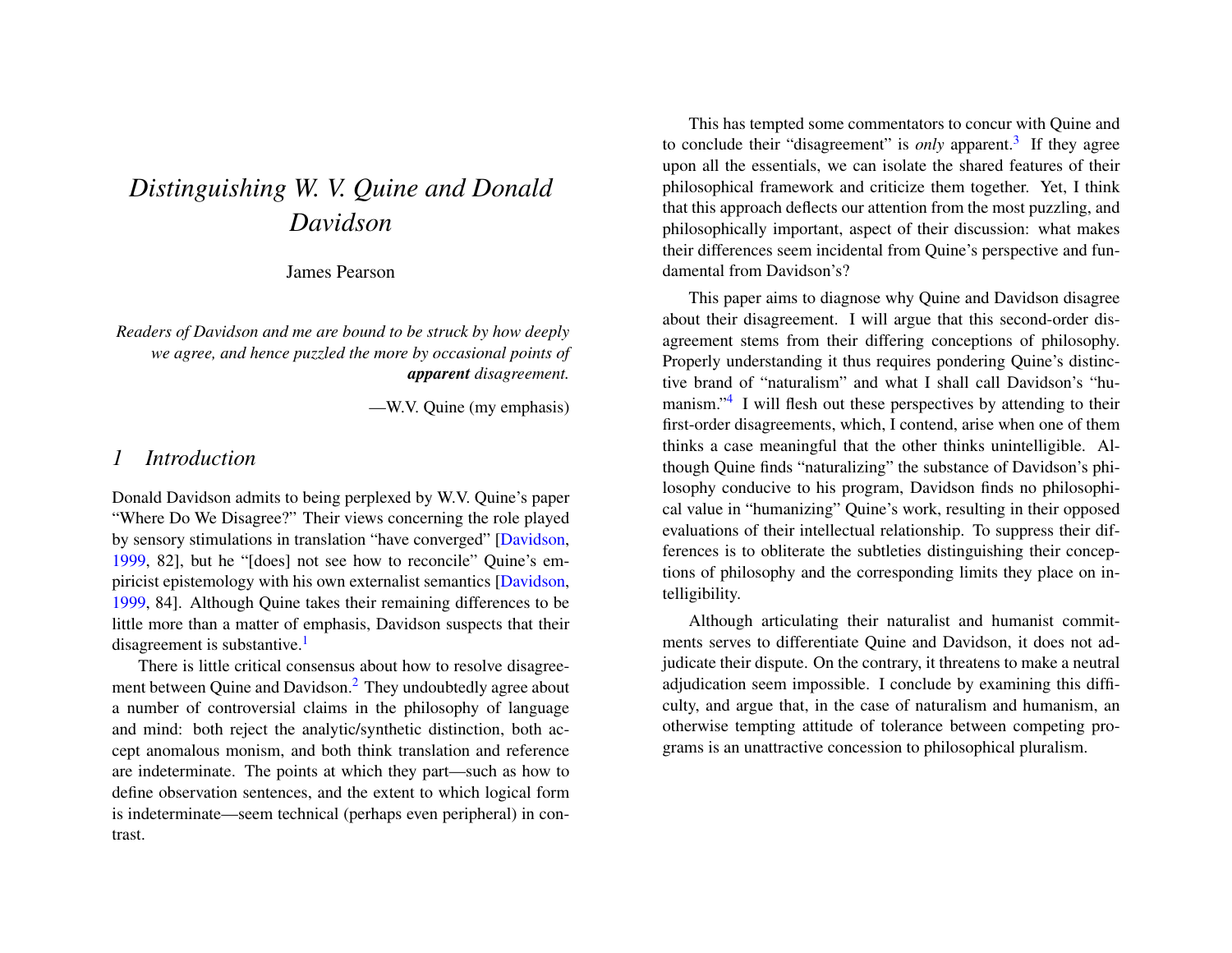## *2 Quine's Naturalism*

Considering how, and why, Quine thinks appealing to naturalism defuses the problem of skepticism about the external world brings his view into focus. In this section, I argue that naturalism inoculates Quine's epistemology against Barry Stroud's straightforward skeptical attack. Davidson's subtler skeptical argument persuades Quine to alter his definition of observation sentences, but, despite this emendation, Davidson remains convinced that naturalized epistemologists are in the grip of the "third dogma" of empiricism. I will turn to the humanism grounding Davidson's lingering dissatisfaction with Quine's epistemology in the next section.

Naturalists, in Quine's view, are those who accept that philosophy is continuous with natural science, and hence that no suprascientific methods are available that would allow a distinctively "philosophical" critique of scientific methodology, or of scientific theories of reality. They must take seriously the (currently accepted) scientific view that all the evidence relevant to our theories of reality is obtainable via our senses; accordingly, naturalized epistemologists hold that we are warranted in believing theories which are able to explain and predict our sensory experience.<sup>[5](#page-14-4)</sup>

Stroud argues that naturalized epistemology has no response to skepticism. Its apparent strength against skeptical attacks, he claims, is its removal of the avowedly "philosophical" ground upon which the skeptic presents her challenge. He quotes Quine:

I am not accusing the skeptic of begging the question; he is quite within his rights in assuming science in order to refute science; this, if carried out, would be a straightforward argument by *reductio ad absurdum*. I am only making the point that skeptical doubts are scientific doubts [\[Quine,](#page-21-0) [2008a,](#page-21-0) 258].

But Stroud argues that the skeptic *can* carry out Quine's imagined *reductio*. Since the skeptic can argue that we do not have <span id="page-2-1"></span>knowledge of the external world even on the assumption that our scientific theory is correct (because our theory tells us that it is under-determined by the available data<sup>[6](#page-14-5)</sup>), Stroud disagrees with Quine's suggestion that doubting scientific realism because of skeptical reflection is just "overreacting" [\[Quine,](#page-21-1) [1981a,](#page-21-1) 475].

Stroud fails to appreciate the subtlety of Quine's position. Quine is not providing a blanket response to all challenges that we may call "skeptical." Rather, he diagnoses each skeptical challenge naturalistically, finding some to be answerable and others unintelligible. It is this attitude which underwrites the passages where he gives the skeptic such short shrift:

My answer to skepticism is that reality itself, the term 'reality', the term 'real', is a scientific term on a par with 'table' 'chair' 'electron' 'neutrino' 'class', that all these are part of our scientific apparatus, our terminology, so that the only sense I can make of skepticism is the kind of sense that maybe our theory is wrong, that in the future the checkpoints aren't going to bear it out, checkpoints in observation, in experiment [\[Quine,](#page-21-2) [2008b,](#page-21-2) 152].

<span id="page-2-0"></span>This response might sound simply petulant, for how can Quine profess not to *understand* the skeptic's doubt, which is obviously not captured by noting that our theory could be wrong?

<span id="page-2-2"></span>Quine is not merely foot-stamping. In the first instance, he is engaging an inquirer who I shall call the *constructive* skeptic. He encourages the constructive skeptic to describe the case worrying her in more detail so that she may bring it to the highest tribunal countenanced by naturalists: the scientific tribunal. There, she may advance it as an alternative hypothesis to scientific realism. At this tribunal the principles of theoretical construction hold sway (sim-plicity, modesty, conservatism, etc.<sup>[7](#page-14-6)</sup>), and Quine is confident that scientific realism will win out. The *reductio* Quine is imagining in the quote Stroud extracts is the surprising (and in Quine's view un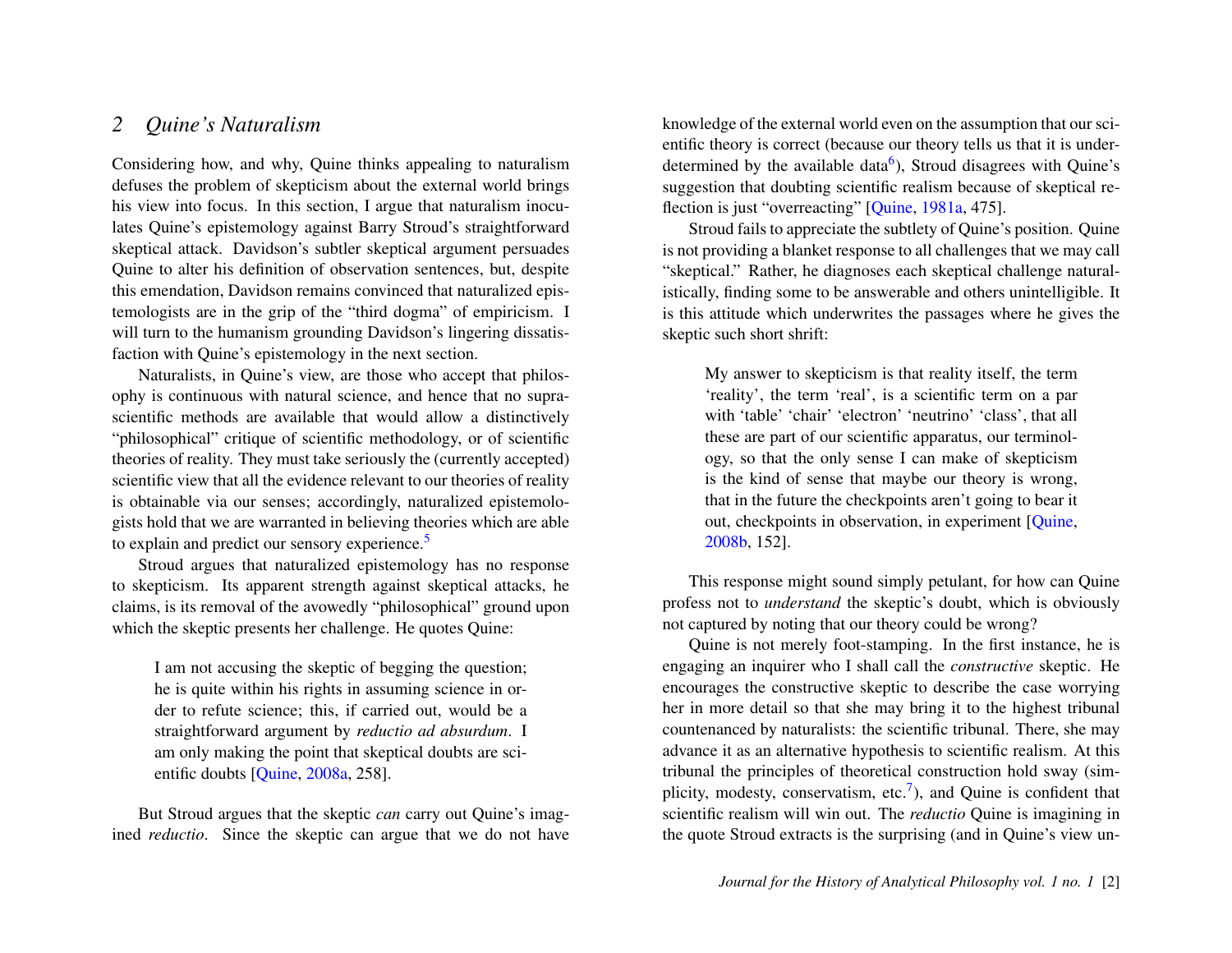likely) possibility that a constructive skeptic could describe a theory which is simpler, more modest, and more conservative than scientific realism, while enjoying its explanatory power. $8$ 

In contrast, Quine would view Stroud's *reductio* as a legitimate expression of fallibilism. He *agrees* with Stroud's skeptic—an inquirer I shall call the *pessimistic* skeptic—that we may come to judge our theory inaccurate. Although scientific realism is presently esteemed as our best theory for predicting sensory experience, reflecting upon the history of science suggests it highly likely that parts of it are mistaken. We have every reason to expect our scientific progression (along with the sloughing off of theoretical blunders and excesses) to continue indefinitely. Accepting that science is fallible, then, is an attitude toward the discipline that the discipline itself—in endorsing inductive reasoning—demands. The pessimistic skeptic who withholds belief in her current theory because of its potential inaccuracy is, in Quine's view, overreacting, because she has misunderstood the self-acknowledged fallibility of inquiry.

Quine is well aware that this response would seem glib to a third inquirer, who I shall call the radical skeptic. The *radical* skeptic insists that reality might not just *differ* from our current theory, but be *so* different that neither we, nor any future scientists, could come to know it. But in Quine's view, such a skeptic has made a semantic mistake, and the case she is trying to articulate is therefore unintelligible. Quine thinks that our words only become meaningful in the context of successful activity with others in the world, language being our "social art" [\[Quine,](#page-21-3) [1960,](#page-21-3) ix]. But, by talking about a "reality" that is *in principle* "beyond" our experiences, and which exceeds our ability to develop theories, the radical skeptic detaches her words from the circumstances in which she acquires them. The problem is that in stripping her words of their semantic origin, they become meaningless.<sup>[9](#page-14-8)</sup>

<span id="page-3-1"></span>This move brings out the force of Quine's semantic holism. In his view, our scientific theories about what there truly is cannot be strictly distinguished from the meaningfulness of sentences in or<span id="page-3-0"></span>dinary language.[10](#page-14-9) The radical skeptic's challenge depends upon "reality" being meaningful outside the bounds of possible scientific inquiry, but:

<span id="page-3-2"></span>naturalism looks only to natural science . . . for an account of what there is . . . to ask what reality is *really* like, however, apart from human categories, is selfstultifying. It is like asking how long the Nile really is, apart from parochial matters of miles or meters [\[Quine,](#page-21-0) [2008a,](#page-21-0) 405].

In Quine's view, "real" is a term of our language that applies to that which our current theory demands. We refine our grasp of what is "real" through scientific activity. Analyzed naturalistically, the radical skeptic's challenge becomes: "Why am I warranted in believing that reality (which is a term of my theory that I use to refer to whatever I am warranted in believing) is as my current theory tells me (or future theory will tell me) it is?" This rephrasing demonstrates that in seriously asking the question, she is misusing the word "reality."<sup>[11](#page-14-10)</sup>

<span id="page-3-4"></span><span id="page-3-3"></span>Davidson also appeals to skepticism when criticizing Quine. Quine initially demurred from Davidson's attribution of the "third dogma" to his philosophy (the doctrine that there is a tenable dichotomy between unorganized experiential content and a conceptual scheme through which thinkers cognize that content) on the grounds that he viewed empiricism to be a theory of *warranted belief* rather than *truth*  $[Quine, 1981b, 39]$  $[Quine, 1981b, 39]$  $[Quine, 1981b, 39]$  $[Quine, 1981b, 39]$ <sup>[12](#page-14-11)</sup> For Quine, historians have chronicled the different (and increasingly sophisticated) scientific theories, or "schemes," that inquirers have developed in order to enlighten themselves about the nature of reality. In "Meaning, Truth, and Evidence," Davidson turns to skepticism to try and explain why scheme/content dualism is not an innocent feature of any epistemology, even one that (like Quine's) conceives of empiricism as a theory of warranted belief.

Davidson objects to the epistemological significance that Quine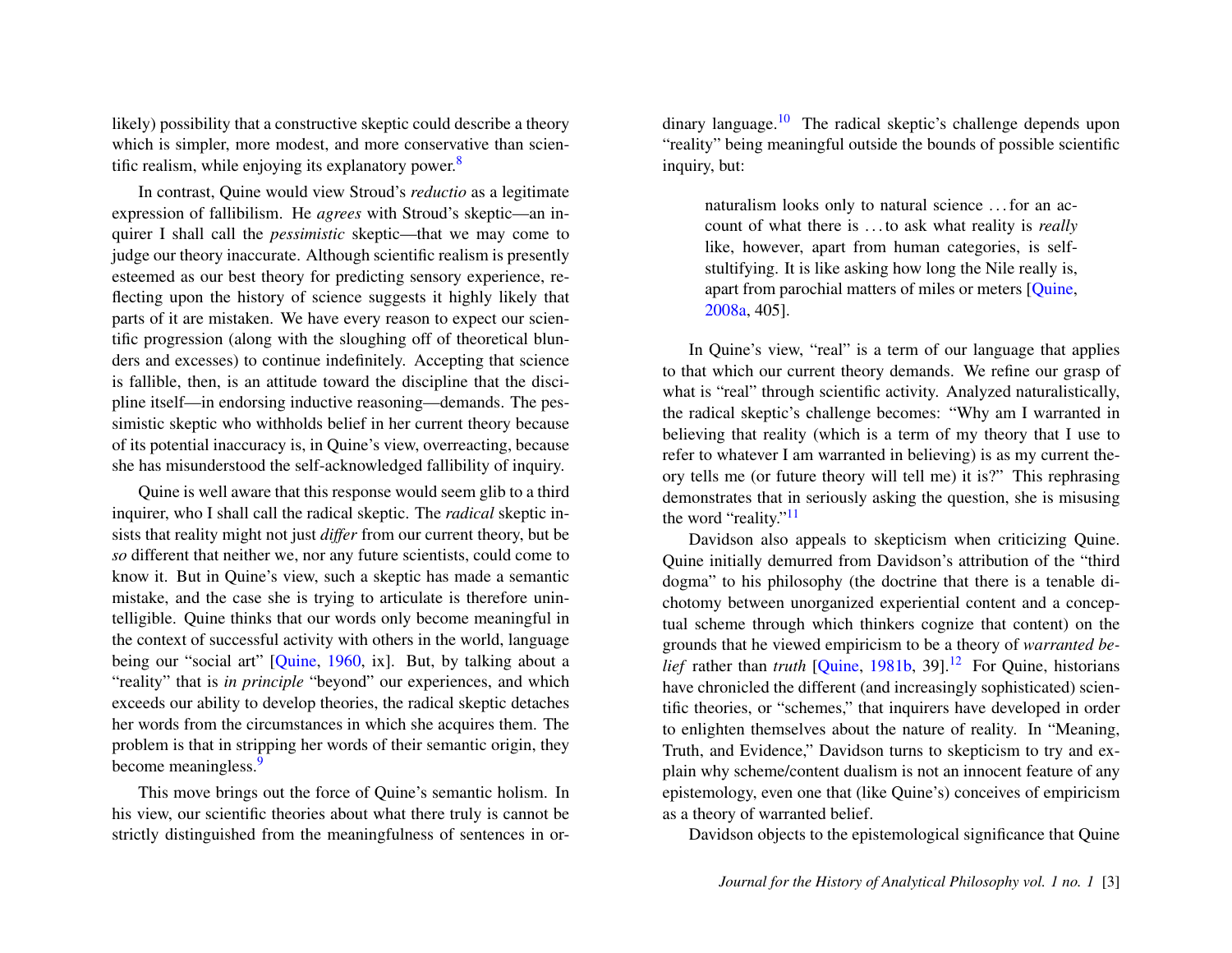assigns to an individual's sensory stimulations. In taking stimulations to give the "content" which an individual's theory is to "fit,"[13](#page-15-0) Davidson thinks that naturalized epistemologists cannot account for our interpersonal knowledge of the external world. Davidson instructs us to imagine an interlocutor stricken with a "rearranged sensorium" [\[Davidson,](#page-20-1) [2005,](#page-20-1) 55], which causes her to have rabbitstimulations instead of warthog-stimulations whenever she is near warthogs. He points out that *if we know* of our interlocutor that she is being rabbit-stimulated in warthog situations, Quine's theory, by making private stimulations semantically relevant, tells us that we should translate her utterances in warthog situations to concern rabbits and, hence, forces us to conclude that she is systematically wrong about the world. But having now appreciated that the "warrant" naturalism accords our beliefs is based solely upon how well our scientific theory predicts our stimulations, we must accept that *we* might be radically mistaken about the public world, since *our* stimulations may similarly defectively represent the environment:

Although each speaker may be content that his view is the true one, since it squares with all his stimulations, once he notices how globally mistaken others are, and why, it is hard to think why he would not wonder whether *he* had it right. Then he might wonder what it could mean to get it right [\[Davidson,](#page-20-1) [2005,](#page-20-1) 55-6].

Davidson insists that we must reject the third dogma to deny the skeptic this purchase upon epistemology. In his view, the only "stimulation" relevant to our knowledge of the public world is the world itself, with which humans possess *unmediated* contact [\[Davidson,](#page-20-2) [1984,](#page-20-2) 198].

Quine thinks that the warthog argument demonstrates a problem with characterizing observation sentences as sentences whose stim-ulus meaning is approximately shared by members of a group.<sup>[14](#page-15-1)</sup> The particular way in which an individual is stimulated should have no bearing upon the semantic question of how we translate her utter<span id="page-4-0"></span>ances. For translation, all that matters is detecting others using the same expressions in the same contexts, which we can then translate with expressions *we* use in those contexts. Davidson's argument depends upon "imagining someone who, when a warthog trots by, has just the patterns of stimulation I have when there's a rabbit in view" [\[Davidson,](#page-20-1) [2005,](#page-20-1) 55]. Quine's solution is to admit that people with unique neurophysiologies cannot "share" a stimulus meaning. Another person can never have "just the pattern of stimulation" that I do. Removing "intersubjective likeness" of physical stimulation from his account, Quine now argues that intersubjectivity comes only with language use.<sup>[15](#page-15-2)</sup> He believes that naturalism can now defuse Davidson's objection in much the same way that it defuses Stroud's, and he unrepentantly continues to talk about various "conceptual schemes" of reality [\[Quine,](#page-21-0) [2008a,](#page-21-0) 406, 471].[16](#page-15-3)

<span id="page-4-2"></span>Were Davidson's imputation of the third dogma to Quine essentially a challenge to refute skepticism, then it is clear from Quine's perspective that it fails to breach his naturalism. But although Davidson thinks skepticism an inevitable consequence of any epistemology (such as Quine's) which refuses to jettison the third dogma, he insists that:

<span id="page-4-3"></span>[the] central argument for rejecting empiricisms that base knowledge on something unconceptualized is that nothing that is unconceptualized can serve as a reason for an empirical belief, or for anything else, since the relation of a reason to what it supports is conceptual and so demands that the reason have a propositional content [\[Davidson,](#page-20-3) [2001a,](#page-20-3) 286].

<span id="page-4-1"></span>Davidson thinks one can only justify one's knowledge by appealing to one's other beliefs, not by appealing to physical facts, such as how one's sense organs are being stimulated. Of course, one's *beliefs* about how one is being stimulated can be a reason for one's other beliefs—but in Davidson's view, this is just to accept that everything relevant to epistemology is conceptualized, and thus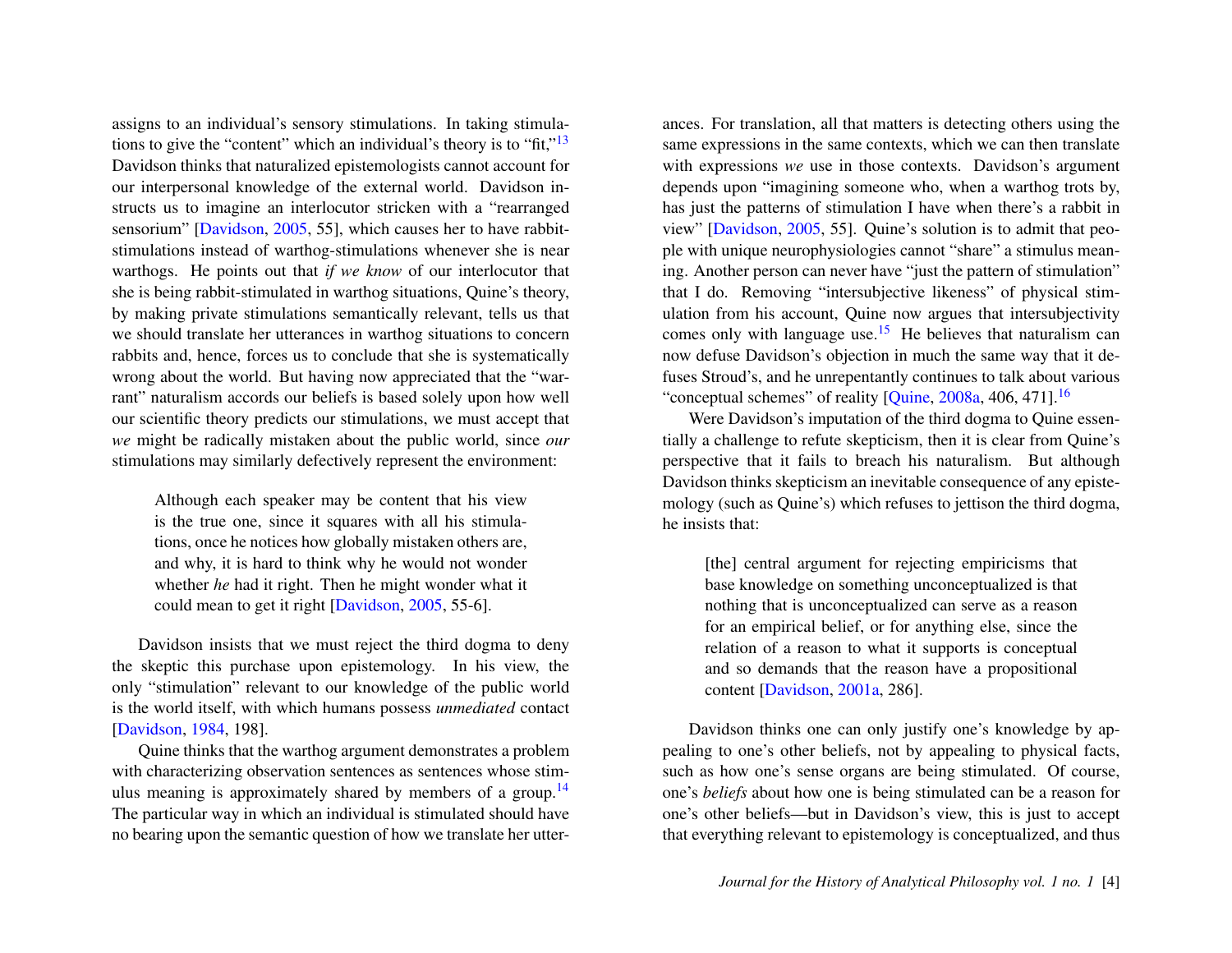that one ought to reject scheme/content dualism.

<span id="page-5-0"></span>However, Quine is not compelled by these considerations, and so their quarrel shifts to terminological wrangling over the word "epistemology."<sup>[17](#page-15-4)</sup> What is the central concern of epistemology? Quine's naturalized epistemologists seek "the rationale of reification" [\[Quine,](#page-21-5) [1990,](#page-21-5) 3]: a scientific explanation of how it is that we develop theoretical knowledge of the world, in which "we" are physical organisms equipped with five senses, whose experience is vibrant, conceptually complex, and of a world composed of diverse objects. Since our scientific theories hold that the physical world (of which we are a part) is governed by causal laws, our epistemological account ought to explain how the world *causes* us to have beliefs about it. The philosophical objection Davidson levels against this account, that unconceptualized facts *cannot* be "reasons" for beliefs, strikes Quine as belying a retrograde explanatory stance.<sup>[18](#page-15-5)</sup> Quine agrees that our conscious experience of justifying our beliefs involves appealing to our other beliefs, but also thinks tailoring our theory of knowledge to our conscious experience privileges introspection over scientific method, and so overlooks the lessons we ought to learn from empirical investigation. In Quine's view, once we reorient ourselves naturalistically, we see that there is no vicious circle in turning to science to explain our knowledge, no lingering philosophical worry that we have yet to explain our knowledge *of* science [\[Quine,](#page-21-6) [1969,](#page-21-6) 75-6]. Rather, we grasp that science and epistemology reciprocally contain each other [\[Quine,](#page-21-7) [1998,](#page-21-7) 684]. The naturalist uses science to establish the foundation of her epistemology (as an empiricist, she holds that what she knows is based upon the deliverances of her senses) and reconstructs her ontological the-ory of what there is using evidence acquired via her senses.<sup>[19](#page-15-6)</sup>

Davidson's theoretical inroads into our use of mentalistic predicates (which Quine agrees are indispensable for everyday discourse) and the dependence of thought upon language use can easily be integrated into Quine's naturalist program [\[Quine,](#page-21-8) [1992,](#page-21-8) 72-3].<sup>[20](#page-15-7)</sup> Davidson agrees with Quine that the physical world stimulates human organisms, which eventually results in individuals knowing about the world. Quine takes himself to be sketching an account of this entire causal story. He thinks Davidson is focused on (and produces a number of insights concerning) the later, social stages, in which inquirers learn how to gainfully respond to each other's speech. In this way, Quine thinks he can "naturalize" the parts of Davidson's work with which he agrees (anomalous monism, for example), and takes their viewpoints to be fundamentally consonant.

#### *3 Davidson's Humanism*

<span id="page-5-1"></span>How, then, are we to explain Davidson's continued opposition to Quine's viewpoint? In this section I shall argue that Davidson perceives an inadequacy in Quine's account of objectivity for which he aims to correct in arguing that interpreters form an "epistemological triangle" with the world. By exposing how Quine's late adoption of Davidson's "triangle" *rhetoric* is not underpinned by adoption of the epistemic role that Davidson wishes to assign the concept of truth, I shall be positioned to explain Davidson's inflation of their differences. Under Davidson's "humanism" our conception of objectivity is dependent upon our intersubjectivity, a dependence that privileges grasp of the concept of truth as a condition for linguistic ability and cognition, that undermines skepticism of the external world and of other minds, and which reflects an insistence that the concepts generated through social interaction rather than "individualistic" scientific theorizing are the primary source of philosophical insight.

<span id="page-5-3"></span><span id="page-5-2"></span>To clarify Davidson's humanism I want to return to his charge that Quine's empiricist epistemology is irreconcilable with his own externalist semantics. He elaborates this idea in some of his last papers, where he writes that "[Quine's] epistemology remains resolutely individualistic . . . there is no reason in principle why we could not win an understanding of the world on our own" [\[Davidson,](#page-20-4) [2001b,](#page-20-4) 10] because "[Quine] makes the content of empirical knowl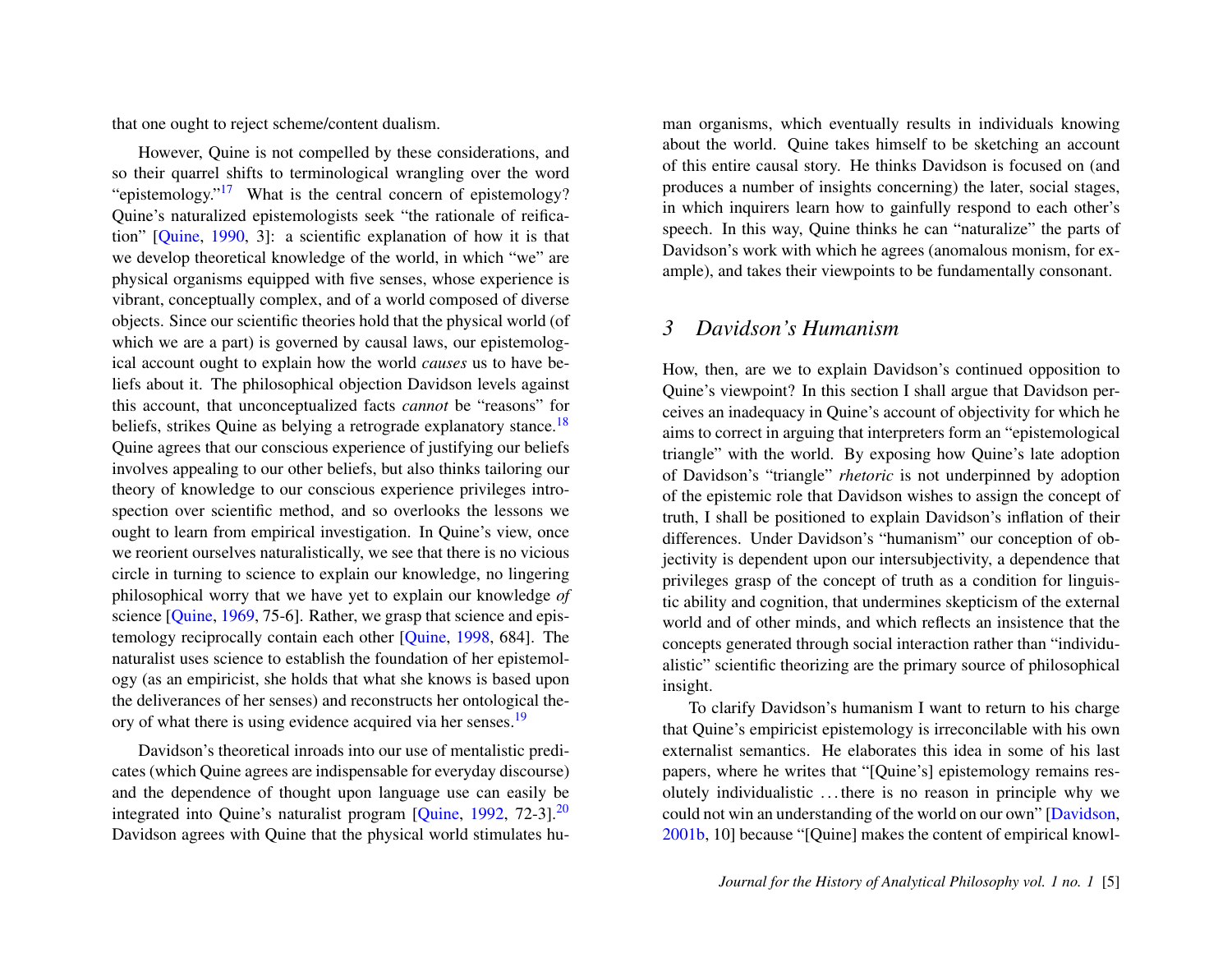edge depend on something that is not shared with others" [\[Davidson,](#page-20-3) [2001a,](#page-20-3) 291], namely, the stimulation of an individual's sense organs. In Davidson's view, "this is not a position which can get a grip on the objective character of thought" [\[Davidson,](#page-20-4) [2001b,](#page-20-4) 10] since the content of our beliefs would lack a connection with the public world and any external "control" [\[Davidson,](#page-20-0) [1999,](#page-20-0) 84]. These moves must be unpacked.

Davidson's objection that Quine cannot capture the "objective character" of thought refers to a Fregean demand. In Frege's view, communicators can be said to agree or disagree *only* if they share some "content." He concludes that although communicators' *thinking* is subjective, the thoughts *that* they think cannot have a purely subjective character.

Neither Quine nor Davidson posits a category of objective thoughts to satisfy Frege's requirement. They both take indeterminacy of translation to undermine the thesis that "thoughts" (or the more contemporary "propositions") could be the univocal "meanings" of particular utterances. But Quine, unlike Davidson, rejects Frege's account of communication. In *Word and Object* he gives a deflationary, behaviorist ersatz of what we typically think of as communication that makes no appeal to intensional concepts. He thinks that "agreement" is *constituted* by seeming to enjoy "fluent dialogue and successful negotiation" (quoted in [\[Dreben,](#page-20-5) [2004,](#page-20-5) 289]) with one's interlocutor and not, as Frege claimed, mutually grasping and endorsing some "content." Quine renders the attribution of "beliefs" mere shorthand for our fallible predictions of our interlocutor's dispositions to vocally react to stimulation by the world.

Quine thinks that he can explain objectivity within this extensional framework. Believing himself to have learnt Davidson's lesson in agreeing to redefine observation sentences, Quine appropriates his terminology in the title of a very late paper, "I, You, and It: An Epistemological Triangle," arguing that natural selection accounts for our "meeting of minds" about how to carve up our (unshared) sensory experiences and how to use language [\[Quine,](#page-21-0) [2008a,](#page-21-0) 486]. Each human organism has the capacity to determine perceptual similarities in its environment [\[Quine,](#page-21-0) [2008a,](#page-21-0) 475], and the human species has collectively evolved to be in "intersubjective harmony," to find similar aspects of the world salient. Although we share no stimulations intersubjectively, evolution ensures a parallelism between the parts of the world we find perceptually similar, causing both "You" and "I" to subjectively respond to causal influence by similar parts of "It," and allowing "communication [between us to proceed] apace" [\[Quine,](#page-21-0) [2008a,](#page-21-0) 486] in Quine's attenuated, behaviorist sense. $21$  To Quine, each individual's utterances have the external control of other competent language users, who will balk at the misapplication of a sentence to the world.

<span id="page-6-1"></span><span id="page-6-0"></span>But Quine here misappropriates Davidson's terminology. He has begun describing a *semantic* triangle that purports to explain how our language comes to be about the world. In contrast, Davidson triangle is intended to be *epistemological* from the outset. He wants to use it to shed light not merely on how our linguistically expressible beliefs are about the world, but on how we become ca-pable of having beliefs that are about the world at all.<sup>[22](#page-15-9)</sup> Whereas Quine continues to valorize the subjective capacity to recognize perceptual similarities as "vital . . . for all learning, all habit formation, all expectation" [\[Quine,](#page-21-0) [2008a,](#page-21-0) 486]—in short, as the *biological* precondition allowing each individual mind to develop theories— Davidson rules intersubjective communication the precondition for having beliefs that are about the world, and thus for an individual mind to be so much as capable of objective inquiry. $2<sup>3</sup>$ 

<span id="page-6-3"></span><span id="page-6-2"></span>Davidson deploys the epistemological triangle to make vivid inquirers' grasp of the concept of truth. In trying to explain his problem with Quine's view, Davidson therefore objects to the limited status which Quine continues to award truth, and asks him to clarify his "slightly mysterious" [\[Davidson,](#page-20-1) [2005,](#page-20-1) 57]—and potentially belittling—description of it as "immanent" [\[Quine,](#page-21-4) [1981b,](#page-21-4) 22]. Quine responds that he is not claiming truth is *determined* by an individual's current theory  $[Quine, 1999, 77]$  $[Quine, 1999, 77]$  $[Quine, 1999, 77]$  $[Quine, 1999, 77]$ .<sup>[24](#page-16-0)</sup> Rather, he is em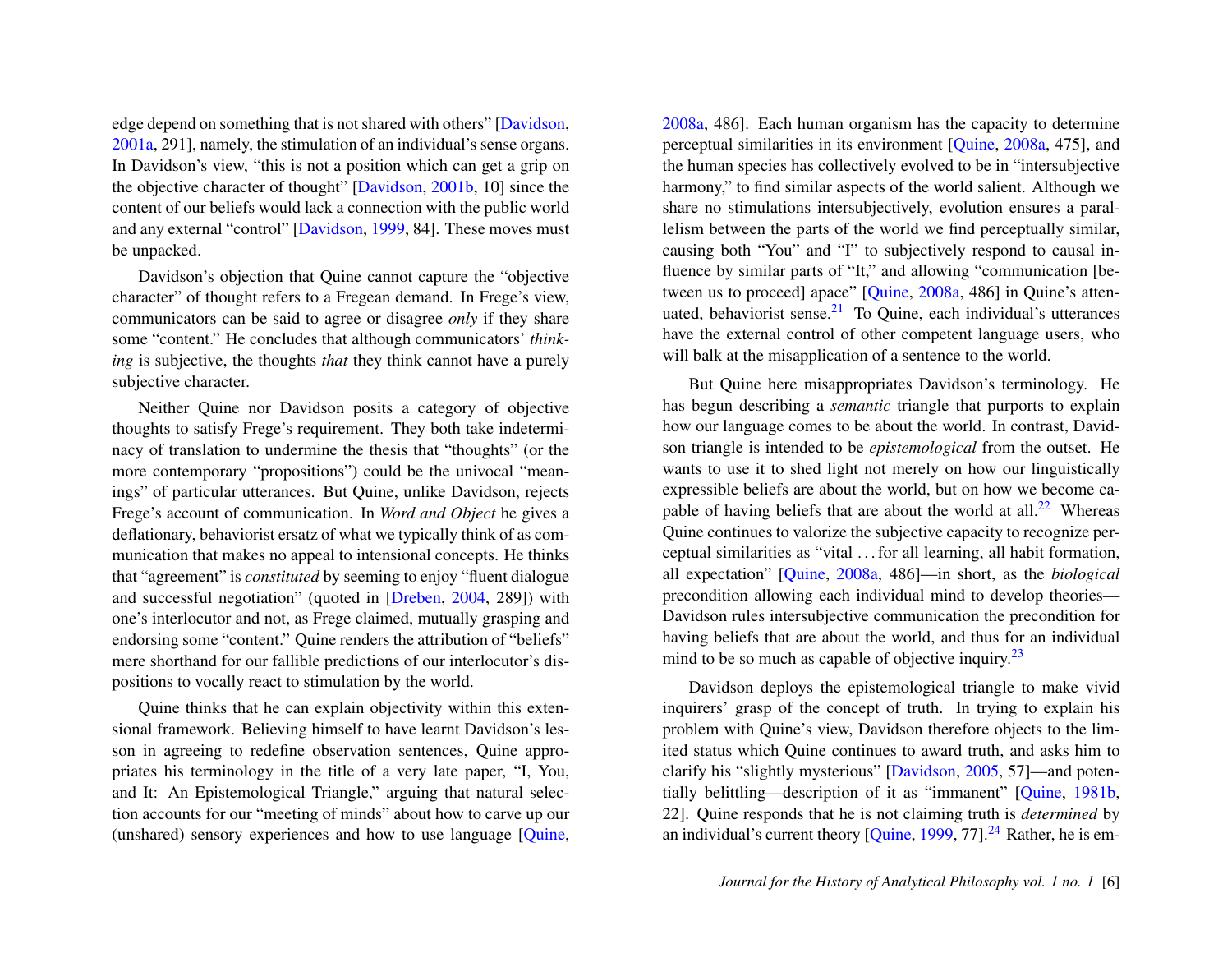phasizing that truth is judged from within one's current theory, as a part of that theory. The disquotational paradigm for truth ("s" is true if and only if s) uniquely determines the satisfaction conditions for a truth predicate over the sentences with which an individual is competent. It follows that a speaker understands the ascription of truth to a sentence just in case she understands it: her ability to correctly use her truth predicate is secured by her linguistic competency. Quine suggests a genetic explanation for the truth predicate on the basis of its usefulness in communication.[25](#page-16-1) He also grants that truth "doctrinally" transcends our theory: we do not say a discredited claim was true but became false, but that we thought it true though it never was [\[Quine,](#page-21-9) [1999,](#page-21-9) 77].<sup>[26](#page-16-2)</sup>

<span id="page-7-1"></span><span id="page-7-0"></span>Despite all this, since Quine focuses on disquotation and truth's transparent application to one's own sentences, Davidson thinks that he is blind to truth's real significance: its foundational epistemic role in applying to others' sentences. On Quine's account, extending one's truth predicate to someone else's utterances is merely part of developing a theory of translation for her. Davidson thinks that this inverts matters. His humanist project argues that sharing the concept of truth is a condition on interpretation, necessary for the subject of interpretation (be it another person or oneself) to be having beliefs about the world that she is capable of expressing in her utterances.[27](#page-16-3)

<span id="page-7-3"></span><span id="page-7-2"></span>Davidson famously argues that, under fortunate conditions, a theory of truth for another speaker may be used as a theory of meaning for her [\[Davidson,](#page-20-2) [1984,](#page-20-2) 35]. But, he also holds that grasping truth is dependent on finding other speakers meaningful [\[Davidson,](#page-20-6) [2001c,](#page-20-6) 202]. He claims a person acquires the concepts of truth and belief simultaneously at the point she recognizes that her interlocutor (and, thus, herself) may be erring about the nature of the shared world.<sup>[28](#page-16-4)</sup> She now appreciates that there is a way she (subjectively) *believes* the world to be, and that there is a way the (objective) world truly *is*. Davidson writes that he has "[no] idea" how "one could come to have the belief-truth contrast" other than through commu<span id="page-7-5"></span><span id="page-7-4"></span>nication with another being  $[Davidson, 2001c, 104]$  $[Davidson, 2001c, 104]$  $[Davidson, 2001c, 104]$  $[Davidson, 2001c, 104]$ <sup>[29](#page-16-5)</sup> He thinks that beings lacking the contrast cannot be said to have minds, because, although they may be capable of successfully negotiating the world, they cannot be interpreted as having beliefs about objects in the world. $30$  There is no principled way of isolating objects within the continuous stream of information affecting such beings' sense organs about which they could be interpreted as thinking, talking, and knowing [\[Davidson,](#page-20-6) [2001c,](#page-20-6) 121]. $^{31}$  $^{31}$  $^{31}$ 

<span id="page-7-8"></span><span id="page-7-7"></span><span id="page-7-6"></span>Quine can easily absorb into his view Davidson's claim that linguistic animals (and humans in particular) appreciate the truth-belief contrast as they acquire language. $32$  But the force behind Davidson's humanist epistemology are his claims that the *only* intelligible genesis of a mind is its acknowledgement of the truth-belief contrast, which can *only* occur through communication with another mind.<sup>[33](#page-17-2)</sup> Quine can see no way to establish these claims naturalistically. Davidson's report that he cannot imagine how the truth-belief contrast *could* arise except via communication is just an introspective claim, scientifically unfit to establish a *standard* for "mindedness."[34](#page-17-3)

<span id="page-7-9"></span>But Davidson's claims are not idle. Humanist epistemology captures a thought that is absent from naturalist epistemology: being answerable to each other about how we believe the world to be is a condition for our beliefs to count as being about the world at all (as opposed to our private experience). We can appreciate this difference by comparing Quine's and Davidson's accounts of the "control" offered to our beliefs by our fellow inquirers, and their respective rejections of solipsism.

Quine employs his behaviorist notion of fluency—the lack of conversational breakdown—as the sole criterion of successful translation. There are no semantic constraints upon the recognition of fluent discourse in others; fluency is behaviorally discernible even by those not fluent in the language. To promote fluency in the initial stages of translation, the translator must suppress the difference between how things are and the way she believes them to be: she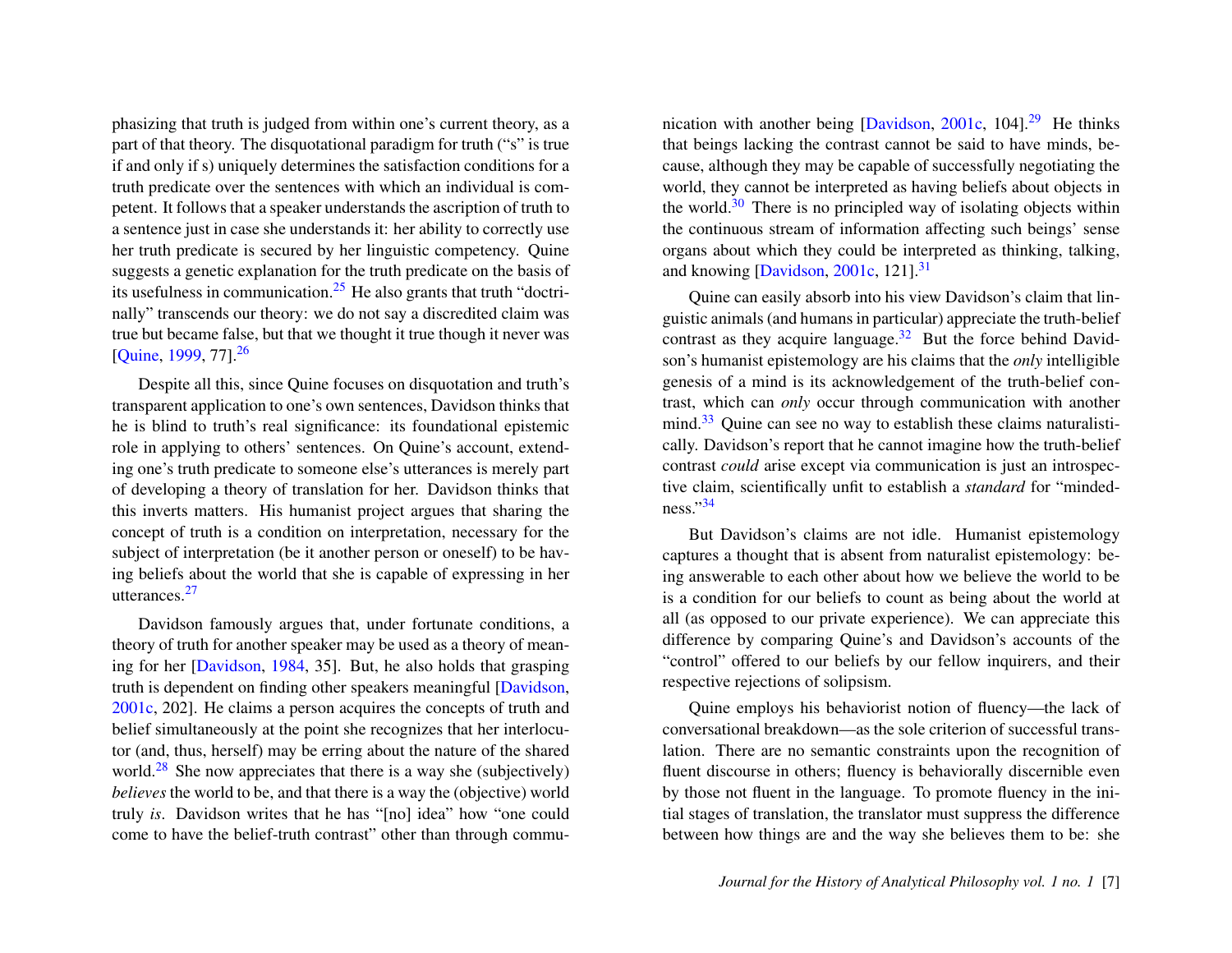reckons her interlocutor's sentences true just in case (in her current manual) they translate sentences *she* calls true. This entails that the corrective epistemic standard provided by other inquirers who she translates as "disagreeing" with her only holds for as long as she stands by her current manual. In the face of sustained "disagreement," she may develop a new manual rather than seriously question the veracity of her own beliefs. But the same principle applies to our home language. All that favors our (typically unthinking) use of homophonic translation is its tendency to result in fluent discourse. Since our semantic theory at home is a fallible part of our web of beliefs, the "control" we offer each other is a standard that can be refused. $35$  So Quine finds skepticism about other minds to be a constructive skepticism that is naturalistically answerable: the possibility that I am the sole inquirer, and that everyone I translate as talking about the world are mere automata (whose regular noises I have mistaken for utterances) is conceivable, but falls to Darwin at the scientific tribunal. Positing my evolution with fellow inquirers yields the best explanation I (currently) have for my own ability to inquire.

<span id="page-8-1"></span><span id="page-8-0"></span>In contrast, Davidson makes the goal of interpretation imputation of the grasp of the concept of truth. The interpreter is not simply projecting *her* application of the truth predicate onto her interlocutor's utterances, but attributing to her interlocutor recognition of an independent standard transcending them both. If this attribution is justified, she is *obliged* to take her interlocutor's beliefs seriously as a possible corrective to her own. $36$  Davidson rules the solipsistic threat (i.e., that *every* interpretation manual I use is mistaken since I am the sole inquirer) radical, not constructive. Solipsism cannot be formulated without ascribing beliefs to ourselves, which requires ascribing the truth-belief contrast to ourselves on the basis of the epistemological triangle, which in turn demands we also as-cribe beliefs to another mind.<sup>[37](#page-17-6)</sup> While solipsism is naturalistically answerable, it is humanistically unintelligible.

<span id="page-8-2"></span>It is worth underscoring that although I have revealed David-

son's opposition to Quine to be principled, his humanist insistence that other inquirers constitute a robust epistemological standard to which each individual theorist is responsible is not a knockdown argument against Quine. Quine can simply refuse to accept that this standard is as robust as Davidson claims, and embrace the "individualistic" inquiry Davidson abhors as the epistemic lot of the naturalist.

Earlier, I noted that from Quine's naturalist perspective Davidson's focus is the "far end" of the causal chain that extends from the world through our sense organs to eventually bloom into our scientific theories about the world. To Quine, Davidson's radical interpretation is an interesting (and naturalizable) account of how linguistic animals *theorize* each other as minded. In contrast, Quine's empiricism is uninteresting from Davidson's humanist perspective because it describes stages prior to socialization. He thinks that no organism can count as acquiring "knowledge" of the objective world on the basis of its private sensory stimulations, and so Quine's naturalized "epistemology" is merely a metaphorical mentalistic extension of biology.

# *4 Interpreting Radical Deviants*

We have now located the source of Quine and Davidson's secondorder disagreement as the opposition between naturalism and humanism. I believe that attending to this contrast also deepens our understanding of their first-order disagreements. By way of example, in this section I want to examine their discussion of a limit case in the philosophy of language: might linguistic beings exist whom we cannot interpret? Beyond being exemplary, I think that reflecting on this case exposes a deep connection between the adoption of naturalism or humanism and one's conception of logic. I will argue that Davidson's humanist perspective grounds an argument against the possibility of radically different logics. In Quine's view, the availability of this argument exemplifies the mistake of engaging in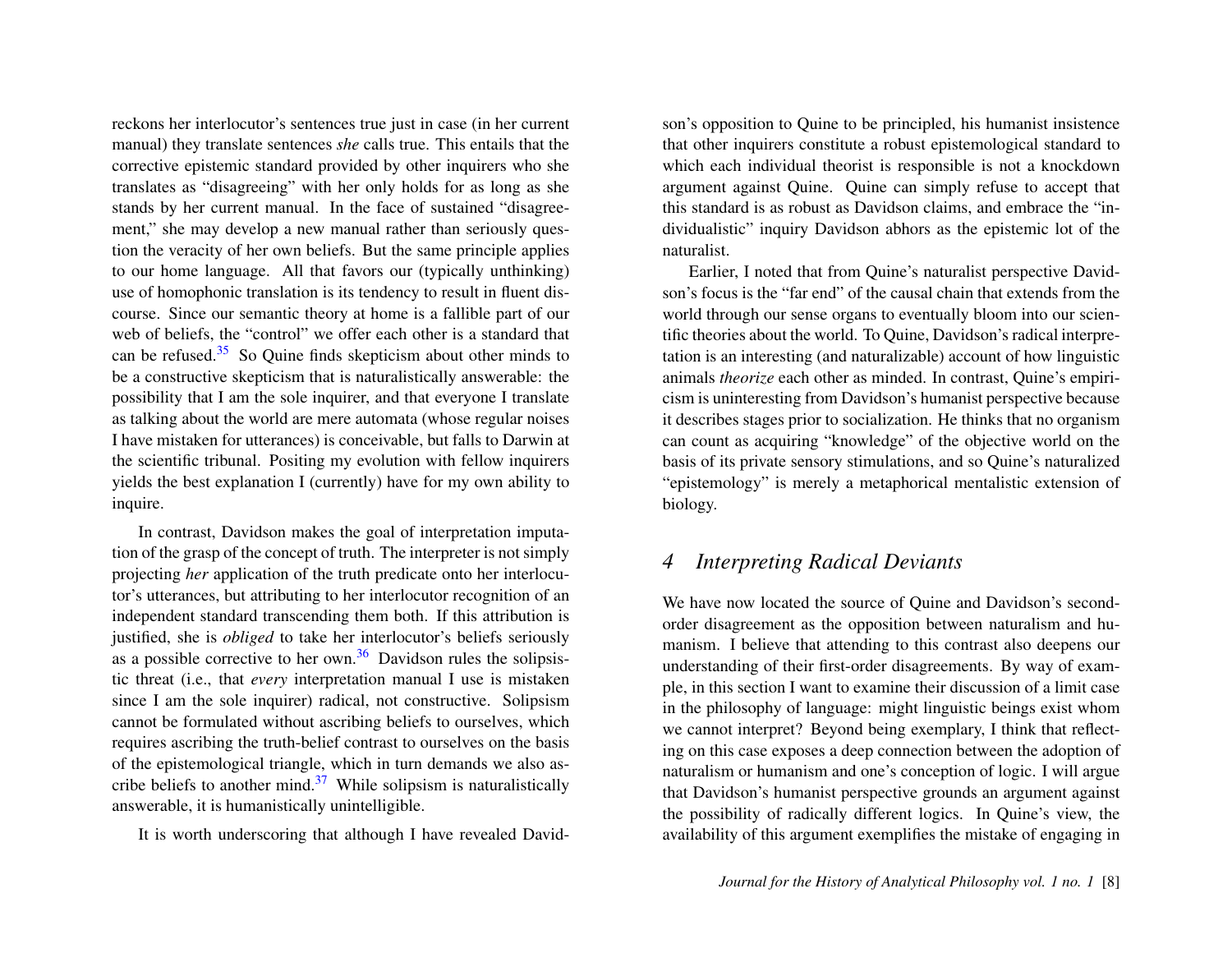non-naturalized "first philosophy."

<span id="page-9-0"></span>Suppose that we encounter an alien species who look roughly human (with roughly human sense organs) and who appear to be communicating.[38](#page-17-7) An intrepid linguist starts trying to decode their language. A philosopher friend suggests she look to Quine's and Davidson's radical linguist experiments for guidance. Both start with logic. An early goal is to ascertain onto which of the alien noises she can map our truth-functional operators. For Quine, this step is crucial if she is ever to construct a manual of translation between their language and our own, because they allow us to recursively parse alien utterances. Without them, the envisaged manual would be (at best) an infinite list of paired utterances and useless for practical purposes. Moreover, since basic laws of logic are "obvious" (in the sense that they are "stimulus-analytic" for us, eliciting our assent regardless of how we are currently being stimulated), if she discovers that the aliens deny a logical law under her working translation manual, she ought to reject it rather than ascribe a sus-pect doctrine, such as "pre-logicality," to them.<sup>[39](#page-17-8)</sup>

<span id="page-9-2"></span>The linguist must take a further step for Davidson's project of interpretation. She must "read . . . the logical structure of first-order quantification theory (plus identity) into the language" [\[Davidson,](#page-20-2) [1984,](#page-20-2) 136]. Quine rules translation of logical quantifiers indeter-minate.<sup>[40](#page-17-9)</sup> To translate quantifiers one has to establish the entities being quantified over, which can be done in a number of incompatible ways that are, nevertheless, consistent with all the data of alien speech dispositions [\[Quine,](#page-21-3) [1960,](#page-21-3) 60-1]. For Quine, a manual of translation is successful if, whenever we utter an alien sentence from our manual, our alien interlocutor reacts in the way we expect her to (if we have issued a command, she performs the act we wanted her to; if we have asked a question, she speaks in a way we can translate as a response, and so on). But Davidson demands something stronger, namely, that we can be confident upon hearing an alien's utterance that we know to what she is referring. Accordingly, although Davidson thinks "logical form may be indeterminate," "the

range of indeterminacy is less than Quine thinks it is" [\[Davidson,](#page-20-2) [1984,](#page-20-2) 228]. *Every* act of interpretation requires constructing a Tarski style T-theory for our interlocutor, which necessitates reading firstorder quantificational theory into our interlocutor's language.

Now, the interest of this case surfaces when we suppose the linguist gets into serious difficulties. Try as she might, she cannot devise an entering wedge into the alien tongue. Whatever initial hypotheses she makes about its logical structure, she quickly encounters counterexamples. She begins to suspect that the alien language is uninterpretable.

<span id="page-9-1"></span>To Davidson, this suspicion reveals a semantic error. He thinks "an uninterpretable language," like "a radically different conceptual scheme," is a contradiction in terms. *Either* the aliens lack language and are unminded, *or* they are using a language that we are currently experiencing difficulty interpreting; there is no third possibility. The linguist's error is tempting because we cannot speak every language of which we are aware, and it seems only a small step to allow the possibility of languages so different from our own that they exceed our ability to learn them. But Davidson insists on inverting this dependence: something being a language is *predicated* on our ability to interpret it as meaningful (or, in the case of a human language one cannot speak, to interpret those who interpret it as meaningful).

Davidson criticizes Quine's discussion of this case:

<span id="page-9-3"></span>Quine says we might see that members of some group, from outer space, perhaps, are fluently conversing, though we could find no way to map our entities onto parts of their sentences. But how would we identify what we were witnessing as conversation? It is only quantificational structure, as far as we know, that entails an ontology, so if we cannot read such a structure into the spacepeople's language, we quite literally do not know what they are talking about, if anything [\[Davidson,](#page-20-0) [1999,](#page-20-0) 81-82].<sup>[41](#page-18-0)</sup>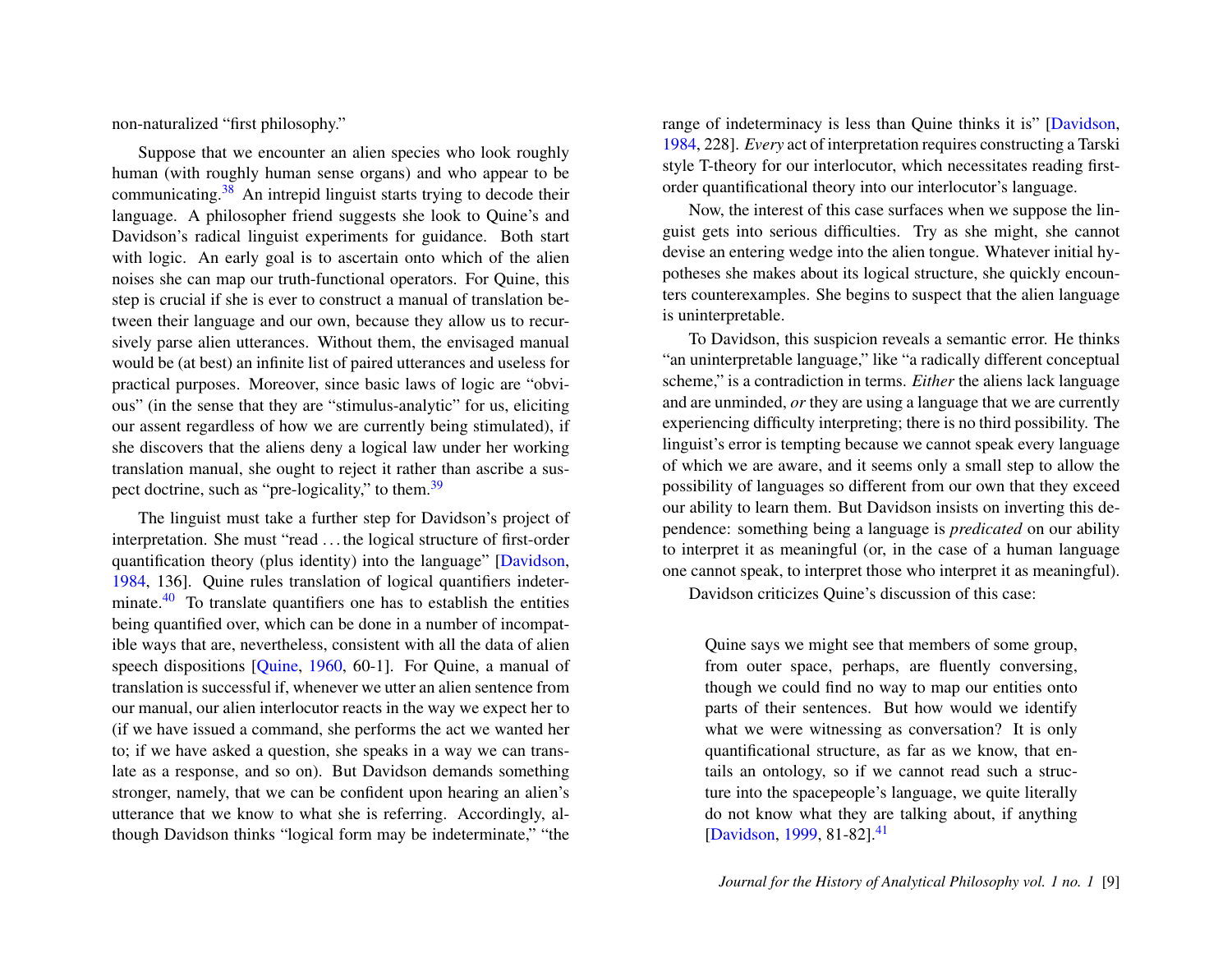But despite Davidson's dissatisfaction, Quine's evaluation of the case seems extremely similar to his own. Quine would stridently encourage the disheartened linguist to consider her hypotheses scientifically. Having chided her for suspecting that the aliens speak an *uninterpretable* language (since it is possible that future linguists will succeed where she has failed), he would defend the more conservative hypothesis that the alien language currently resists interpretation.[42](#page-18-1)

<span id="page-10-0"></span>Although neither Davidson nor Quine tolerates the supposition of an "uninterpretable language," the tone of their rejections importantly differs. Echoing Frege's dismissal of "logical aliens" (beings who deny a logical law) as mad, the humanist's ascription of mindedness to her interlocutor is inseparable from recognizing her interlocutor as using a language that cleaves to logical norms and refers to objects in the shared world. While Frege wrote metaphorically that the laws of logic "unfolded" the content of the word "true" [\[Frege,](#page-20-7) [1979,](#page-20-7) 3], Davidson's theory is an account of *why* logical aliens must be excluded from what we can call having cognition (and speaking a language): if a group of beings were uninterpretable in the sense that first-order logic *could not* be read onto their utterances, then they would lack the truth-belief contrast, and so, have no capacity to inquire about the objective world.

<span id="page-10-1"></span>In contrast, from Quine's naturalist perspective, the import of first-order logic for the philosophy of language and mind is exhausted in recognizing that fixing the logical structure of the alien language is (currently) crucial to radical translation. More generally, the significance of logic to naturalized philosophy is in characterizing the entailment relation demanded by our current scientific theories.[43](#page-18-2) Yet, because our scientific theories are fallible and revisable, so too is the logic grounding them. If we were to develop scientific theories better able to explain our world than our current theories, yet which could not be regimented into our current canonical logic, we ought to excise both our current theories and our current logic from our web of belief. Quine would describe this as a paradigm

shift, an evolution in our conceptual scheme.

Since Quine thinks scientific development might require us to extract even central beliefs from our web, he recognizes no firm link between first-order logic and mindedness. It is "a possibility in principle," he writes, that "another culture, another species, [could] take a radically different line of scientific development, guided by norms that differ sharply from ours ... [and] predict as successfully and thrive as well as we" [\[Quine,](#page-21-4) [1981b,](#page-21-4) 181]. These norms include the prescriptions issuing from our logical laws, so we cannot know *a priori* that others' theories have quantificational structure, nor can we infer that others' canonical logic is quantificational.

Trying to interpret the species Quine imagines would certainly be difficult, and insofar as we begin radical translation by trying to map our canonical logic onto their utterances, might even seem (initially) impossible. We would be baffled by their alien mindedness. Nevertheless, if we come to understand their "radically different line of scientific development," and the implication relation of their canonical logic (however different from our own), we may be able to reject our logic in favor of theirs and translate them in the future.[44](#page-18-3)

<span id="page-10-2"></span>Unlike Davidson, Quine is thus willing to accept that thinking, talking aliens might exist who successfully create theories about their world that we are unable to capture using our logic, and whose language is currently uninterpretable to us because we cannot project our logic onto their speech. To Davidson, Quine's naturalistic openness stretches the application of our words to their breaking point. His humanism firmly locates the cases we, humans, find intelligible in the concurrent genesis of our mindedness and linguistic ability:

[A]spects of our interactions with others and the world are partially constitutive of what we mean and think. There cannot be said to be a proof of this claim. Its plausibility depends on a conviction . . . *a priori* if you think, as I tend to, that this is part of what we mean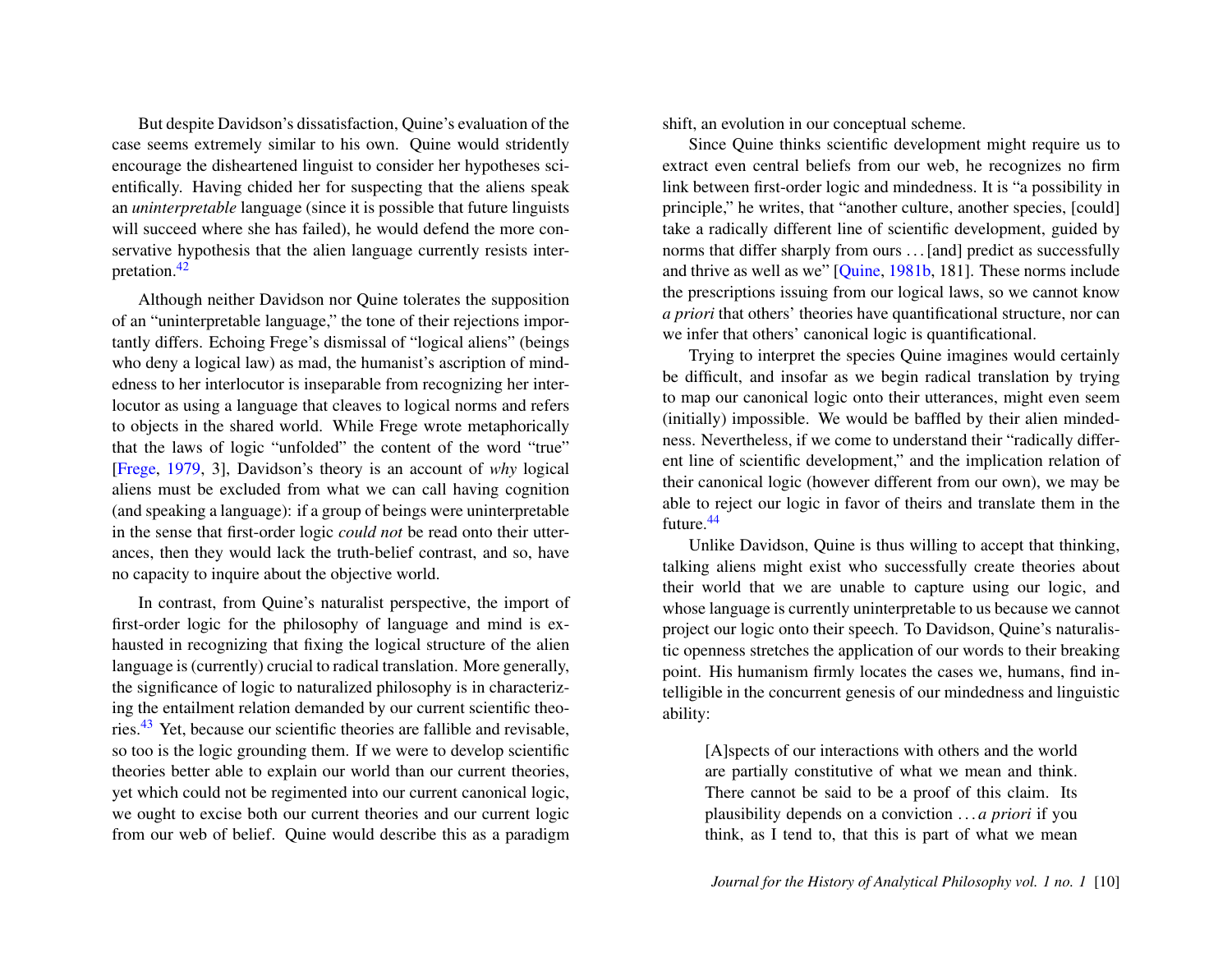when we talk of thinking and speaking. After all, the notions of speaking and thinking are ours. [\[Davidson,](#page-20-3) [2001a,](#page-20-3) 294]

For Davidson, philosophers aiming to clarify a concept must investigate how and why we use it in our language. This method suggests that the *purpose* of our concept "truth"—which we impute to another person using an interpretative truth theory—is "[to allow] us to say, in a compact and clear way, what someone who understands [a] speaker ... knows" [\[Davidson,](#page-20-6) [2001c,](#page-20-6) 156]. A being whose utterances lack the quantificational structure necessary for developing an interpretive truth theory is not a being we cannot understand, but a being who *cannot be understood*, in virtue of lacking what we call "beliefs."

Having reflected on this case, I think we can construct a Davidsonian argument against radically different logics that parallels his argument against radically different conceptual schemes. Any epistemologist who, like Quine, supposes that we theorize about the world *on the basis of* some logic cannot answer a new sort of skeptic, for, on this view, logical aliens may be developing theories about the world using a "logical" principle that *we* regard as unfounded. But, having recognized that from *their* perspective they are doing nothing wrong, we can wonder whether we are in a similar predicament, developing theories about reality in a way that the aliens think unfounded. We can cogently go on to wonder whether our logic is the *right* logic, and so come to question whether it even makes sense to say that an inquirer *has* a right logic.[45](#page-18-4)

<span id="page-11-0"></span>Davidson would have us reject the dualism upon which this skeptic relies. Just as there are no schemes by which humans organize empirical content, so too there are no logics by which inquirers theorize about that content. Humans reason logically about the world with which they are in unmediated contact, since to reason just *is* to obey the prescriptions of logical laws. Quine may press Davidson here on how he can establish the astonishing claim that through philosophical, not empirical, investigation we can de-

termine the nature of the mindedness of all the intelligent beings we can possibly encounter. But Davidson's humanism stands firm in the face of such bewilderment: for him, the concept of "mindedness" is ours, and to determine its applicability we need only—and can only—reflect on its role in *our* language.

# *5 Adjudicating Between Quine and Davidson*

I have been arguing that Quine and Davidson's disagreements result from their different conceptions of philosophy, and the corresponding cases that each finds intelligible. Both privilege the limits of our language in grasping what is possible. Yet, for Quine, our language delineates what we *currently* find intelligible, because it is in language that "science ventures its tentative answers" to the vexed questions of "what there is and of what what there is does" [\[Quine,](#page-21-0) [2008a,](#page-21-0) 405]. We endeavor to answer the questions we ask (philosophical or otherwise) on the basis of our best scientific theory of the world; indeed, we are only able to ask them because of that theory. For Davidson, our language delineates what *is* intelligible, because our capacity for speech develops contemporaneously, and interdependently, with our capacity for thinking. Philosophical questions are to be answered by evaluating how and why we acquire and use those of our concepts we find problematic. Despite their wholesale agreement on a variety of philosophical theses, then, their philosophical projects fundamentally differ. How might we arbitrate between these projects? $46$ 

<span id="page-11-1"></span>A decisive resolution is difficult because naturalism and humanism ultimately concern the proper methodology of philosophy. Straightforward philosophical attack risks begging the question. P.F. Strawson speaks to an incommensurable difference between sensibilities:

[T]he choice between [Quine's naturalism and ordinary language philosophy] is ultimately, perhaps, a matter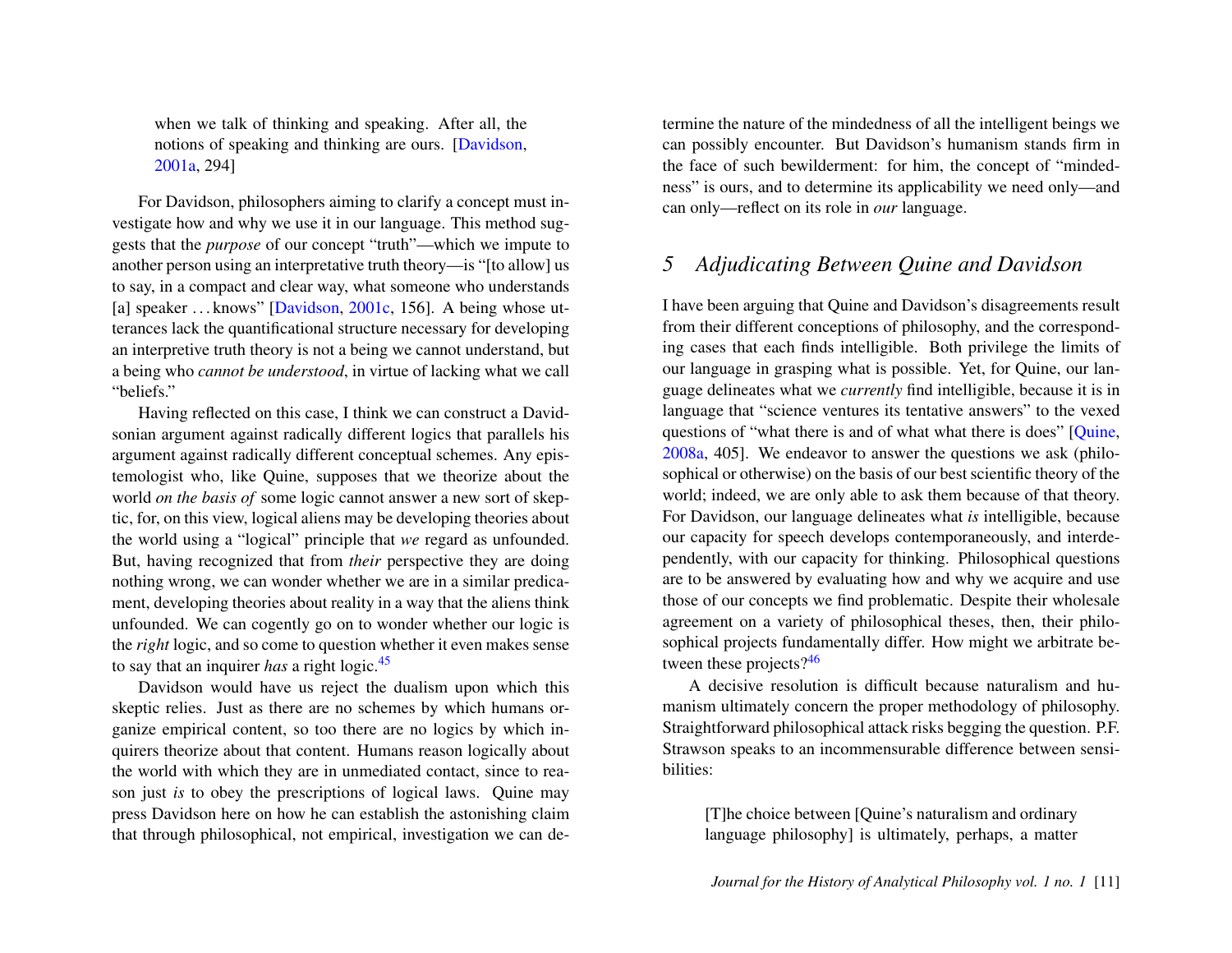of individual temperament; and if I have made my own preference clear, it is no more than that—my own preference. It has been said that the best conceptual scheme, the best system of ideas is the one that gets us around best . . . For one content to lead his life—at least his intellectual life—in the rarefied atmosphere of science, the choice ... will go one way. For one content to lead *his* intellectual life in the muddier atmosphere of the more mundane . . . it will go the other [\[Strawson,](#page-21-10) [1990,](#page-21-10) 318, original emphasis].

Although Davidson is no ordinary language philosopher, he shares with Strawson the desire not to live his intellectual life in "the rarefied atmosphere of science." He thinks philosophy is the self-reflective activity of understanding ourselves by investigating the concepts upon which we depend. He meets Quine's insistence that our grasp of what is possible is contingent, depending on the concepts used in our current scientific moment, with disdain. To humanists, the alien minds (and the future "humans" who understand them) which Quine finds intelligible are *nonhuman* in virtue of having a disjoint set of concepts based on a radically different language. They belong to science fiction, not philosophy, for they are—on proper reflection—unintelligible: we cannot coherently articulate or conceptualize their existence using our language. $47$ 

If preferring one attitude over the other is a matter of sensibility, we may do well to recall the metaphilosophical project engaged in by Quine's teacher, Rudolf Carnap. In his masterwork, *The Logical Syntax of Language*, Carnap argues that some philosophical disputes can only be resolved indirectly. Inquirers whose shared sensibility means they agree upon an argumentative framework mutually benefit from engaging each other. But to engage an inquirer who disagrees about the framework in which our arguments are to be evaluated is futile. Carnap recommends that we instead *tolerate* those inquirers whose framework (and sensibilities) we do not share. Once competing projects have developed, the theoretical con<span id="page-12-1"></span>structions each perspective allows can be compared and a pragmatic adjudication between sensibilities may be possible. $48$ 

<span id="page-12-2"></span>Quine and Davidson's disagreement cannot be captured by Carnap's theory,[49](#page-18-8) but, having traced it to their opposed sensibilities, we might think it warrants a similarly tolerant attitude. Carnap himself sought philosophical "progress," hoping to shift argumentative focus away from (what he saw as) fruitless metaphilosophical discussions and onto clearly demarcated philosophical programs. Should we likewise postpone judgment on the debate between naturalism and humanism, and pragmatically decide in the future which viewpoint has allowed for the best theoretical constructions?

I think that this would be a mistake. One reason is that delaying often promotes sidelining, and I have argued that attending to Quine and Davidson's second-order disagreement is necessary to understand their first-order disagreements. I will close with a different objection to being tolerant in this case, illustrated by another exchange between Quine and Davidson [\[Quine,](#page-21-8) [1992,](#page-21-8) 95-8]. Call two theories *empirically equivalent* iff whatever observation counts for (against) one theory counts for (against) the other. Call a theory a *global system* if it is a theory about our whole world that claims to fit all of our possible observations. Now suppose we come to develop two empirically equivalent global theories, T1 and T2, which are incompatible: some true sentences in one theory are false in the other. Let T1 be a theory that future Quineans have built upon naturalist principles and T2 a theory that future Davidsonians have built upon humanist principles, so that the disputed sentences concern limit cases of intelligibility.<sup>[50](#page-19-0)</sup> What should our attitude be towards the "truth" of T1 and  $T2$ ?<sup>[51](#page-19-1)</sup>

<span id="page-12-4"></span><span id="page-12-3"></span><span id="page-12-0"></span>On Quine's "sectarian" view, we should hold the theory we are currently using true and the other meaningless or false, but feel free to swap if the new perspective we gain in so doing is helpful. Davidson disagrees. On his "ecumenical" view, we should use subscripts to eliminate formal inconsistency and hold both theories true within some larger, inclusive language. Quine comes to favor sectarian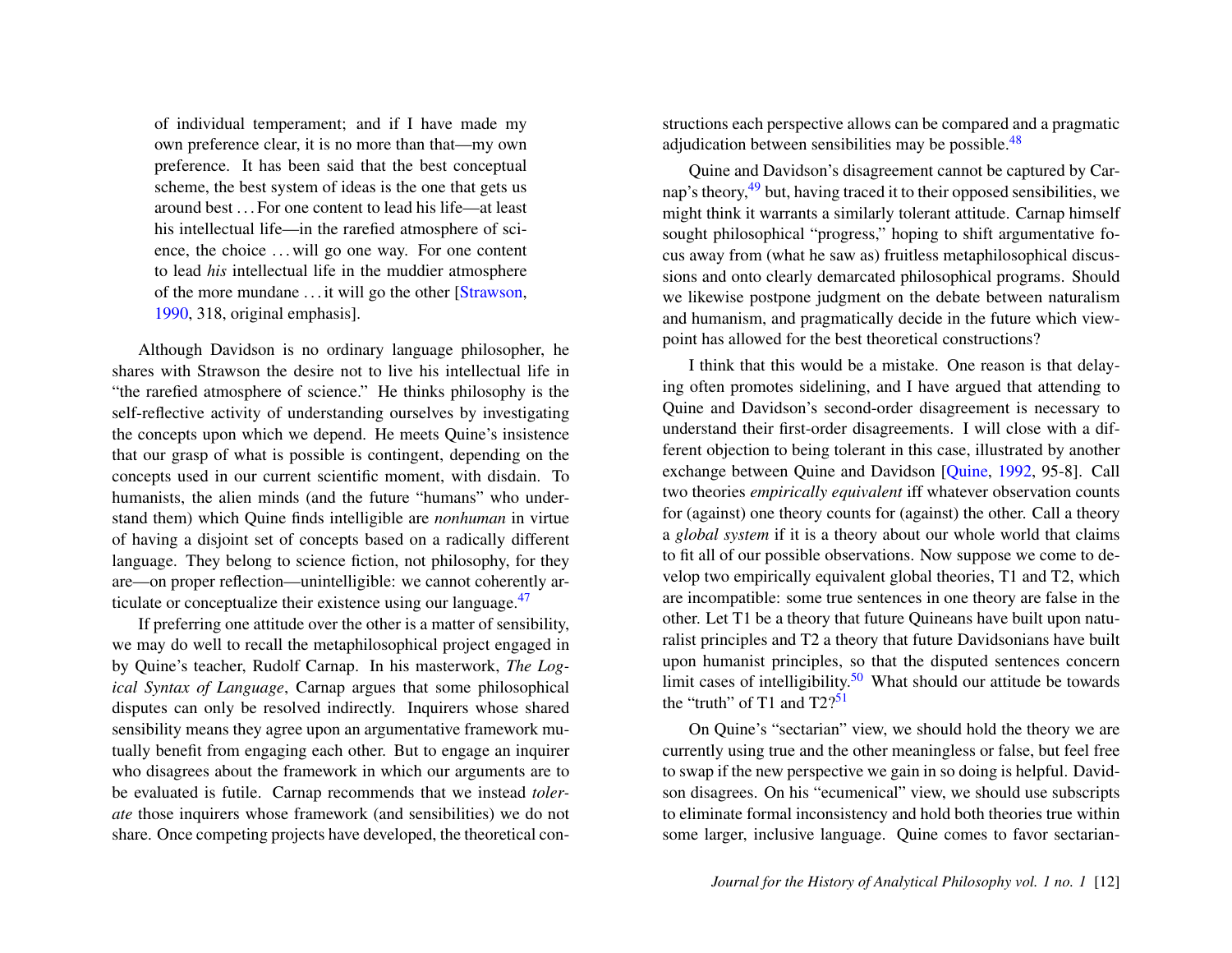ism because naturalism (one cannot adopt a reflective position outside of one's scientific theory) trumps empiricism (empirically adequate global theories ought to be taken as true). As an empiricist he finds ecumenism attractive since both theories are empirically adequate, but, as a naturalist, he thinks one cannot decide *outside both* to treat them evenhandedly. Empiricism is not, of course, the source of Davidson's ecumenism: humanism is.

Suppose you are a sectarian, swapping between T1 and T2 whenever helpful. When using one theory you affirm sentences that you deny when using the other. How is a Davidsonian radical interpreter to interpret you? To avoid uncharitably concluding that you hold true a contradiction, she must interpret you as speaking two languages—or, equivalently, as subscribing to two theories—which she must try to isolate and interpret individually. Since Davidson requires interpreters to be as charitable as possible, she must count each of your theories mostly true. Hence, *she interprets you ecumenically*, since *both* of your theories are true in the terms of her language. Since this policy will go as well for self-interpretation as for the interpretation of others, we ought to be ecumenical if faced with two global theories of our own.

The upshot of this is that the conflict between humanists and naturalists will not be resolved by a comparison of their projects at a point when each has developed. For, unlike the disputants that interest Carnap, they do not share standards of success. For Quine, philosophy stops where science stops. The naturalist's goal is an empirically adequate understanding of reality, and, if she is lucky enough to develop two such theories, she can swap between them as she chooses. Yet the humanist sees important (and distinctively philosophical) work left to be done in understanding the language in which we can frame these competing theories. She will ask what it says about us, and our concepts, that we find truth in both. Without the hope of eventual resolution, to tolerate an interlocutor's naturalism or humanism at a distance—thinking her sensibility beyond the reach of argument—is to accept that what we currently label "philosophy" may be a set of not just distinct, but incommensurable, activities.

I think that accepting the fragmentation of philosophy on the basis of philosophers' differing sensibilities is a mistake. For sensibilities are neither immutable nor beyond reproach. It is preferable, in my view, to critically examine others' sensibilities (and to self-reflectively do the same to one's own): for example, there are cases in which the naturalist might accuse the humanist of an anthropocentric prejudice, and others in which the humanist might accuse the naturalist of a scientific prejudice. This activity not only promotes dialogue between philosophers of different stripes, rather than academic isolation or complacency: it also forces each of us to confront our own blind-spots.<sup>[52](#page-19-2)</sup>

> <span id="page-13-0"></span>*James Pearson Department of Philosophy The University Pittsburgh 1001 Cathedral of Learning Pittsburgh, PA 15260*

> > jjp19@pitt.edu

**Typeset in LATEX**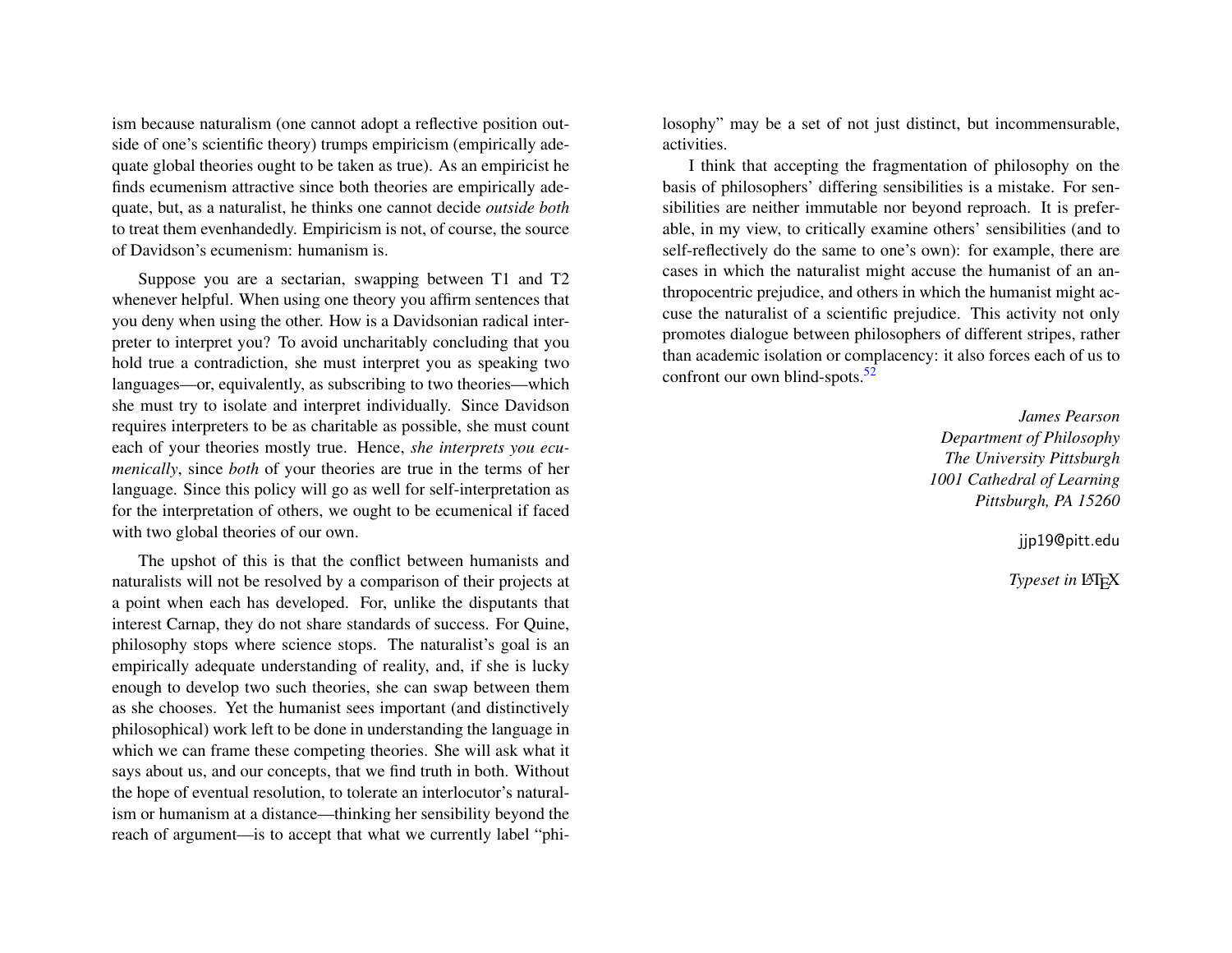#### *Notes*

<span id="page-14-0"></span><sup>[1](#page-1-0)</sup>Of the three divergences with Davidson that Quine identifies, he casts their disputes about ontological relativity and observation sentences as essentially terminological [\[Davidson,](#page-20-0) [1999,](#page-20-0) 73-4], and suggests that his own views on truth are "closer to Davidson's than he seems to have thought" [\[Davidson,](#page-20-0) [1999,](#page-20-0) 77]. Davidson denies the first two claims [\[Davidson,](#page-20-0) [1999,](#page-20-0) 81-2], and is puzzled about how to evaluate the third [\[Davidson,](#page-20-0) [1999,](#page-20-0) 85], which I unpack below in some detail.

<span id="page-14-1"></span> ${}^{2}$  ${}^{2}$  ${}^{2}$ Each have advocates who, at least, unite in finding them different. For a de-fense of Quine, see [\[Koppelberg,](#page-20-8) [1990\]](#page-20-8) and [Bergström, [2001\]](#page-20-9); for a defense of Davidson, see [\[Rorty,](#page-21-11) [1991\]](#page-21-11) and [\[McDowell,](#page-21-12) [1994\]](#page-21-12).

<span id="page-14-2"></span> $3$ See, for example, [\[Tersman,](#page-22-0) [2001\]](#page-22-0). Others, such as George Romanos, find their differences of "very little philosophical interest" [\[Romanos,](#page-21-13) [1983,](#page-21-13) 183].

<span id="page-14-3"></span><sup>[4](#page-1-3)</sup>Unlike Quine, Davidson never branded his conception of philosophy. Although recent critics have sought to bring Quine and Davidson together under a variety of umbrellas (including naturalism [\[Ramberg,](#page-21-14) [2001\]](#page-21-14) and logical pragmatism [\[Glock,](#page-20-10) [2003\]](#page-20-10)), I believe doing so only obscures the source of their disagreement. My choice to call Davidson's approach to philosophy "humanist" will become clear in the course of my argument.

<span id="page-14-4"></span> $5$ The "currently accepted" qualifier here is important, showing that Quine's commitment to physicalism—and even empiricism—is subordinate to his naturalism. In another formulation, Quine writes that to be a naturalist is to accept that "it is within science, and not some prior philosophy, that reality is to be identified and described" [\[Quine,](#page-21-4) [1981b,](#page-21-4) 21]. Our *current* science is empiricist (holding that all our evidence for reality stems from our five senses) and physicalist (holding that the world to be explained is entirely physical). Since future science might conceivably necessitate non-physical theories (Quine remarks some explanations of quantum theory are virtually mentalistic), and since we could conceivably evolve a (verifiable) capacity to know directly about the world that is not mediated by our five senses, either physicalism or empiricism could be abandoned [\[Quine,](#page-21-8) [1992,](#page-21-8) 20-21]. Quine's commitment to naturalism, though, would remain: naturalistic philosophy would seek to explain the concepts of our new science, and naturalized epistemology would take a revised stance that we are warranted in believing those theories that explain and predict our total sensory and extra-sensory experience of the physical and non-physical world.

<span id="page-14-5"></span>[6](#page-2-1) It is worth quoting the argument Stroud sketches in full: "The *reductio ad absurdum* would presumably run something like this. Either science is true and gives us knowledge or it does not. If it is not true, nothing we believe about the physical world amounts to knowledge. But if it does give us knowledge, we can see from what it tells us about the meagre impacts at our sensory surfaces during perception that we can never tell whether the external world really is the way we perceive it to be. But if that is so, we can know nothing about the external world. So once

again nothing we believe about the physical world amounts to knowledge" [\[Stroud,](#page-21-15) [1984,](#page-21-15) 228]. As I will now show, this is clearly not the *reductio* which Quine had in mind.

<span id="page-14-6"></span> $7$ Quine sketches these and other desiderata for scientific hypotheses in the sixth chapter of [\[Quine and Ullian,](#page-21-16) [1978\]](#page-21-16).

<span id="page-14-7"></span>[8](#page-3-0)A variation is a constructive skeptic who doubts one or more of the tribunal's standards—claiming, for example, that complex theories are preferable to simple ones. In Quine's view, the onus is upon this skeptic to make the best case she can for complexity. Although he doubts that she will succeed, accepting that she *may* succeed is part of his naturalistic attitude. Science is self-correcting: its standards for judging theories are potential candidates for judgment.

<span id="page-14-8"></span><sup>[9](#page-3-1)</sup>Quine writes, "Our words have no meaning beyond what they acquire through our learning of them, and all our learning of them goes back directly or indirectly to the association of utterances with concurrent sensory stimulation...the existence of external objects is itself just one among the tenets of our scientific theory, albeit a primordial one, and it is sustained to the degree that the theory as a whole conforms to observational data. The very meaning of the existence thesis lies no deeper" [\[Quine,](#page-21-2) [2008b,](#page-21-2) 206-7].

<span id="page-14-9"></span> $10$ Quine says, "We learn truth conditions of some sentences relative to other sentences. We learn thus to use the component words to form new sentences whose relative truth conditions are derivable. Which of these dependencies of truth value are due to meaning, or language, and which belong rather to a substantive theory that is widely shared, is in my view a wholly unclear question. It is no mere vagueness of terminology that makes language and theory indistinguishable in this connection" [\[Quine,](#page-21-17) [1975,](#page-21-17) 310].

<span id="page-14-10"></span><sup>[11](#page-3-3)</sup>Stroud complains that since Quine's account of language acquisition (in particular, the acquisition of our term "reality") is one more part of his naturalist theory, it is just something else which he *believes* to be true, and which is thus subject to radical skeptical doubt [\[Stroud,](#page-21-15) [1984,](#page-21-15) 247]. But the only naturalistically legitimate doubts are those which are scientifically assessable, and hence Quine places the onus upon Stroud to give an alternate theory of language acquisition—more explanatory, conservative, and modest than his own—which explains how and why humans should have, oddly, developed the word "reality" to refer to something that is forever beyond human experience.

<span id="page-14-11"></span> $12$ Quine is thinking of the pragmatist definition of truth that he finds in Charles Sanders Peirce, which he had explicitly rejected [\[Quine,](#page-21-3) [1960,](#page-21-3) 23-4]. He thinks that we cannot define truth by equating it with the ideal scientific theory of the world, not just because our theories are underdetermined by the total possible evidence we could have for them (thus making it doubtful that there *is* a single ideal scientific theory), but also because of semantic holism. We cannot hold the sentences of our current theory to be true if and only if they "match" sentences within the ideal scientific theory, because isolated sentences are "meaningless intertheo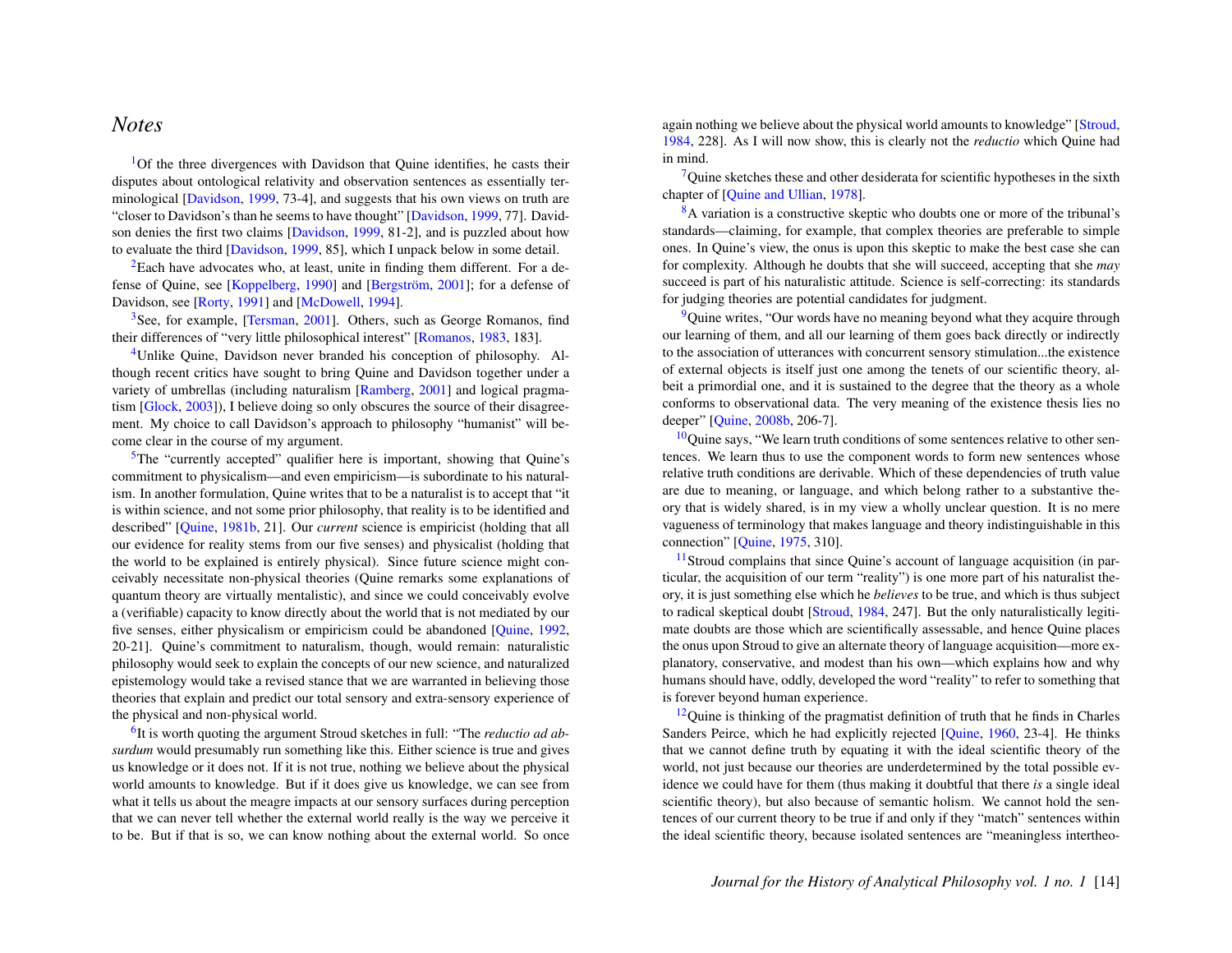retically" [\[Quine,](#page-21-3) [1960,](#page-21-3) 24]. Quine happily concedes that "if empiricism is construed as a theory of truth, then what Davidson imputes to it as a third dogma is rightly imputed and rightly renounced" [\[Quine,](#page-21-4) [1981b,](#page-21-4) 39], because he thinks that there is no need to seek an account of truth that goes beyond Tarski's analysis. The next section will examine the far deeper significance that Davidson awards the concept of truth.

<span id="page-15-0"></span> $13$ Davidson knows that this characterization is too simplistic, since nothing in Quine's theory straightforwardly corresponds to "content." My stimulations are not the "evidence" for my theory, for example, because I typically know nothing about them. Nevertheless, naturalized epistemologists seek to elucidate the evidential support an individual has for her theory, and make ineliminable reference to private stimulations in doing so: "the theory of evidence, as Quine conceives it, can forget about evidence and simply study the relation between sensory stimulations and the meaning of the observation sentences to which the stimulations prompt assent and dissent" [\[Davidson,](#page-20-1) [2005,](#page-20-1) 52]. Davidson takes this structure to reveal a problematic scheme/content strain in Quine's thought.

<span id="page-15-1"></span>[14](#page-4-1)For present purposes, we can define the stimulus meaning of an utterance *u* for a speaker *S* as the ordered pair of sets of stimulations that would elicit assent and dissent respectively from *S* if asked "*u*?" (Quine discusses some complications in [\[Quine,](#page-21-3) [1960,](#page-21-3) 32-4].) The radical translator begins constructing her translation manual by matching observation sentences in the native language to sentences in her own language.

<span id="page-15-2"></span><sup>[15](#page-4-2)</sup>Quine writes, "what floats in the open air is our common language, which each of us is free to internalize in his peculiar neural way" [\[Quine,](#page-21-8) [1992,](#page-21-8) 44]. He now defines a sentence as observational if it has a constant stimulus meaning for an individual over time, and observational for a community if, firstly, it is observational for each member, and secondly, if the members assent to or dissent from the sentence in the same observable circumstances.

<span id="page-15-3"></span>[16](#page-4-3)To expand a little, Quine would ask Davidson to fill out the details of his skeptical challenge. If we have discovered that some people have deviant neurophysiologies—perhaps when they are wired to brain scanners, different parts of their brain light up when they see warthogs compared to the parts of the brain that light up in most of the population—and the skeptic is a *constructive* skeptic worried that she might be a deviant, the naturalist response is that she should get her brain scanned. If the point is instead that undiscovered deviant neurophysiologies might exist, the naturalist will counsel this *pessimistic* skeptic that, although our neurophysiological theories are fallible and doubtless incomplete, scientific realism is currently our best theory. If the skeptic turns *radical* and suggests that science may *never* reveal the "true" nature of "reality" to us, we must rebuke her for allowing her imagination to overrun her knowledge of semantics. She has failed to describe a meaningful possibility in the terms of our language.

<span id="page-15-4"></span> $17$ Because of Quine's predilection for scientific methodology and his attention

to neurology, Davidson claims that Quine is a biologist, while he is the "true" epistemologist [\[Davidson,](#page-20-0) [1999,](#page-20-0) 83]. Quine insists that he is the "true" epistemologist because he is concerned with our knowledge of the external world, labeling Davidson a semanticist [Ouine, [1999,](#page-21-9) 74].

<span id="page-15-5"></span><sup>[18](#page-5-1)</sup>Quine rebukes non-naturalized philosophers for engaging in theoretical "make-believe" by *imposing* conceptual structure onto epistemology, rather than *discovering* structure by attending to the science of psychology [\[Quine,](#page-21-6) [1969,](#page-21-6) 75].

<span id="page-15-6"></span> $19$ Quine frequently turns to the example of Neurath's boat to illustrate this point (e.g. [\[Quine,](#page-21-6) [1969,](#page-21-6) 16, 127]; [\[Quine,](#page-21-4) [1981b,](#page-21-4) 178]). Philosophers cannot entirely dismantle the epistemological boat in dry-dock, reconstructing it to conform to their preferred design. Rather, the boat is already at sea, and naturalized philosophers are those enlightened souls who acknowledge they stand on its deck with scientists. The crew can work together to carefully repair damaged parts of the boat (and even improve its overall design), but only while keeping it seaworthy, else they run the risk of drowning in a skeptical sea. We should view empiricism as a plank of the boat that is structurally central though conceivably removable; naturalism is not a plank at all, but the shared attitude of the crew.

<span id="page-15-7"></span>[20](#page-5-3)This is not to say that Quine *accepts* all of Davidson's theories (for example, unlike Davidson, Quine believes that we can sensibly talk of animals thinking despite lacking language [\[Quine,](#page-21-0) [2008a,](#page-21-0) 479]), but that he views Davidson's theories, based as they are in physicalism, scientifically (and hence naturalistically) assessable.

<span id="page-15-8"></span> $21$ Since Quine thinks that our ability to find others' utterances meaningful depends on how we are both causally affected at the "It" vertex of the triangle, Davidson counts him an ally in semantic externalism. However, Quine would object to the intensionalist ring of Davidson's preferred formulation, that our words have their semantic "content" in virtue of causal chains stemming from shared, distal parts of the world.

<span id="page-15-9"></span> $22$ There is a lot more to say about the extent to which post-Quinean naturalists can capture various aspects of linguistic and epistemic normativity. I shall address this issue in a future paper by contrasting the positions that are available to post-Davidsonian humanists. Equipped with a robust conception of our answerability to each other from the outset, humanists' accounts of normativity are more organic, if less economical, than naturalists'.

<span id="page-15-10"></span> $23$ This explains Davidson's remark that Quine's epistemology is "individualistic." Quine's view remains essentially unchanged from an early paper: "I am a physical object sitting in a physical world. Some of the forces of this physical world impinge on my surface. Light rays strike my retinas; molecules bombard my eardrums and fingertips. I strike back, emanating concentric air-waves . . . our *knowledge* must depend thus solely on surface irritation and internal conditions" [\[Quine,](#page-21-18) [1957,](#page-21-18) 1, my emphasis]. Quine thinks that "surfaces"—and the "stimulations" he later prefers—correctly depict the epistemological subject as part of the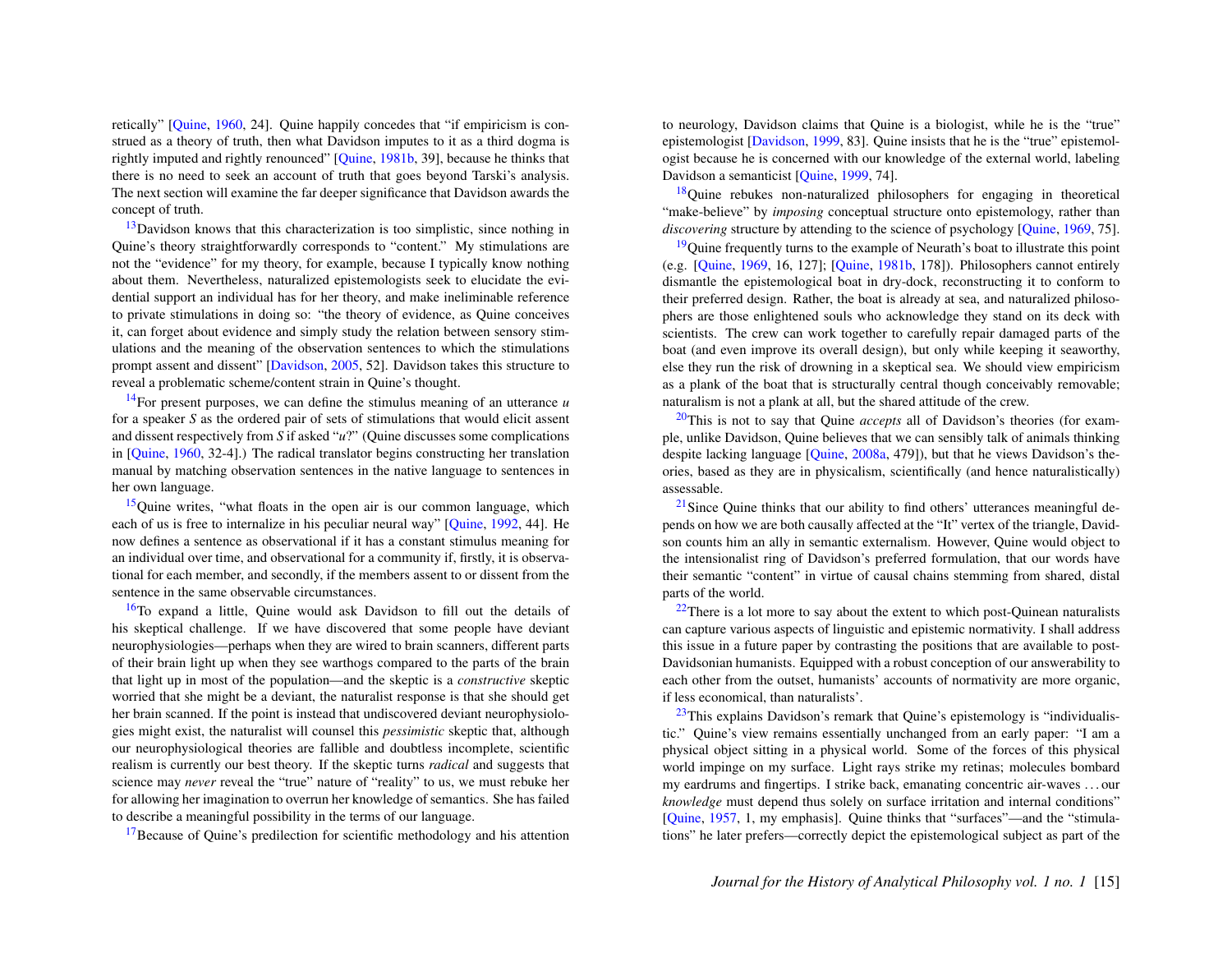causal structure of the physical world. He also thinks that individuating an individual's perceptions by her stimulations avoids the complications of specifying "the" cause in the external world of our interlocutor's perception at a particular moment [\[Quine,](#page-21-0) [2008a,](#page-21-0) 475]. From Davidson's perspective, this last restriction thwarts our attempt to grasp what our interlocutor's beliefs are about.

<span id="page-16-0"></span> $^{24}$  $^{24}$  $^{24}$ Taking naturalized epistemology as his inspiration, Bergström develops an "empiricist" theory of truth along essentially these lines, which Quine finds "appealing" but "disconcerting," and explicitly rejects [\[Quine,](#page-21-0) [2008a,](#page-21-0) 489].

<span id="page-16-1"></span> $25$ We can use a truth predicate to explicitly mention sentences in our utterances ("'Grass is green' is true if..."), and thereby avoid use/mention mistakes by signaling to our interlocutor that we are intending to convey what we take the sentence to mean [\[Quine,](#page-21-3) [1960,](#page-21-3) 272]. A truth predicate also allows us to endorse another's assertion without a lengthy repetition (e.g. "That's true") and quickly defer to authorities (e.g. "Everything Einstein said is true").

<span id="page-16-2"></span> $^{26}$  $^{26}$  $^{26}$ Quine also holds that truth is "semantically" transcendent, because the truth predicate for a language cannot be defined within that language. Elaborating on truth's "doctrinal" transcendence, Quine writes that he does not believe "science in even the broadest sense" of "informed belief" will take a stance on the truth or falsity of every sentence within a language, making comprehensive knowledge of all truths an unrealizable *goal* for science, not a *product* of scientific inquiry, and truth "[a]n ideal of pure reason, yes, and hallowed be its name" [\[Quine,](#page-21-9) [1999,](#page-21-9) 78]. This jolly remark might seem surprising given his naturalist response to skepticism, for if truth is doctrinally transcendent, surely reality must be too. If, like Bergström, one *identifies* the truths of reality with the truths of one's current theory the skeptic is denied concepts of "truth" or "reality" external to her theory with which to coherently present her challenge. But, in accepting that an individual's concepts of "truth" and "reality" name goals which transcend her current theory, has Quine reopened the door to skepticism? The answer is no, because Quine can maintain that, as we are naming goals from within our theory, these goals are a part of our theory. He will naturalistically rephrase the skeptic's doubt that our current theory even *approximates* the "reality" which is its aim as wondering whether current science, despite its simplicity and impressive predictive power, is badly wrong. Quine will agree that future experiences may show that part of our theory is badly wrong. Yet, once again, to doubt scientific realism on this basis alone—on science's fallible grasp of its goal—is "overreacting" [\[Quine,](#page-21-1) [1981a,](#page-21-1) 475].

<span id="page-16-3"></span> $27$ Given Davidson's avowed anti-empiricism, and that he places no special weight on the *biological* category human, one may wonder why I am not content to call his position "rationalist." (My thanks to Anil Gupta and Jamsheed Siyar for pressing me here.) But just as I see Quine's naturalism as *prior* to his commitment to empiricism, I see what I am calling Davidson's humanism as *prior* to the rationalist strain in his thought. He tries to convey it by repeatedly (and, unfortunately, rather opaquely) saying that he is appealing to "our" concepts and "our" language (see especially [\[Davidson,](#page-20-0) [1999,](#page-20-0) 85]; [\[Davidson,](#page-20-3) [2001a,](#page-20-3) 294]; [\[Davidson,](#page-20-1) [2005,](#page-20-1) 84]. What Davidson means by emphasizing "our" is best appreciated by reflecting upon examples. To him, any being which *is* "minded" is a being that *we humans would call* "minded" because the case is described using concepts framed within our language. Similarly, his anti-empiricist view that conceptual content is not determined by sense experience issues from his humanist reflection upon the role played by "conceptual content" in our language. Although it is unfortunate that the word "humanism" is pregnant with other meanings, it firmly locates Davidson's philosophy in reflections on *our* practice, which is more immediate to *us* than the practices of (our conception of) *rational beings*. It also calls to mind the contrast between the human—or social—sciences and the natural sciences which are fundamental for Quine. (The name "socialism" is just as pregnant and risks confusion of Davidson's externalism with Tyler Burge's *social* externalism. Unlike Burge, Davidson does not think that one's society is a relevant parameter for semantic theorizing [\[Davidson,](#page-20-6) [2001c,](#page-20-6) 27].) In my view, just as Quine would relinquish empiricism but not naturalism if science demanded it, Davidson would relinquish his "rationalist" claims but not his humanism if he were presented with a compelling alternative analysis of our concepts "language use" or "mindedness."

<span id="page-16-4"></span>[28](#page-7-3)For example, in thinking someone else has made a perceptual *mistake* we attribute a false belief to them [\[Davidson,](#page-20-2) [1984,](#page-20-2) 170]). Put another way, we are taking ourselves to recognize a truth about the world which they have failed to grasp.

<span id="page-16-5"></span> $^{29}$  $^{29}$  $^{29}$ By appealing to his own ignorance, Davidson leaves himself open to a critic who could provide an account of how non-linguistic rational animals could develop the belief-truth distinction. Ernest Lepore and Kirk Ludwig have recently taken up this challenge, suggesting that a lone, non-linguistic individual could "selftriangulate" with her past self and acquire the belief-truth distinction by theorizing that *she* had made an error about the world [\[Lepore and Ludwig,](#page-20-11) [2005,](#page-20-11) 402]. In my view, this suggestion problematically assumes that we can make sense of a nonlinguistic, lone individual individuating her sensory stream, which is necessary if we are to understand her as having "concepts" with determinate references in the world.

<span id="page-16-6"></span>[30](#page-7-5)For Davidson, to have a belief is to be *interpretable* as having that belief. His reasoning here (as elsewhere) is not crudely verificationist. He does not *directly* infer that a being has no beliefs from the fact that we cannot interpret it. Rather, this inference is based upon his humanist grasp of the role "belief" plays in our language. In Davidson's view, the primary application of "belief" is in situations where we wish to ascribe to minds (either our own or another's) some particular propositional content being endorsed. If the "mind" in question cannot be interpreted as endorsing a particular content, as *having a belief that* φ, then any temptation we have to say that the "mind" nevertheless *does* have "beliefs" is at best a metaphorical extension of our concepts (e.g. "My cat believes that it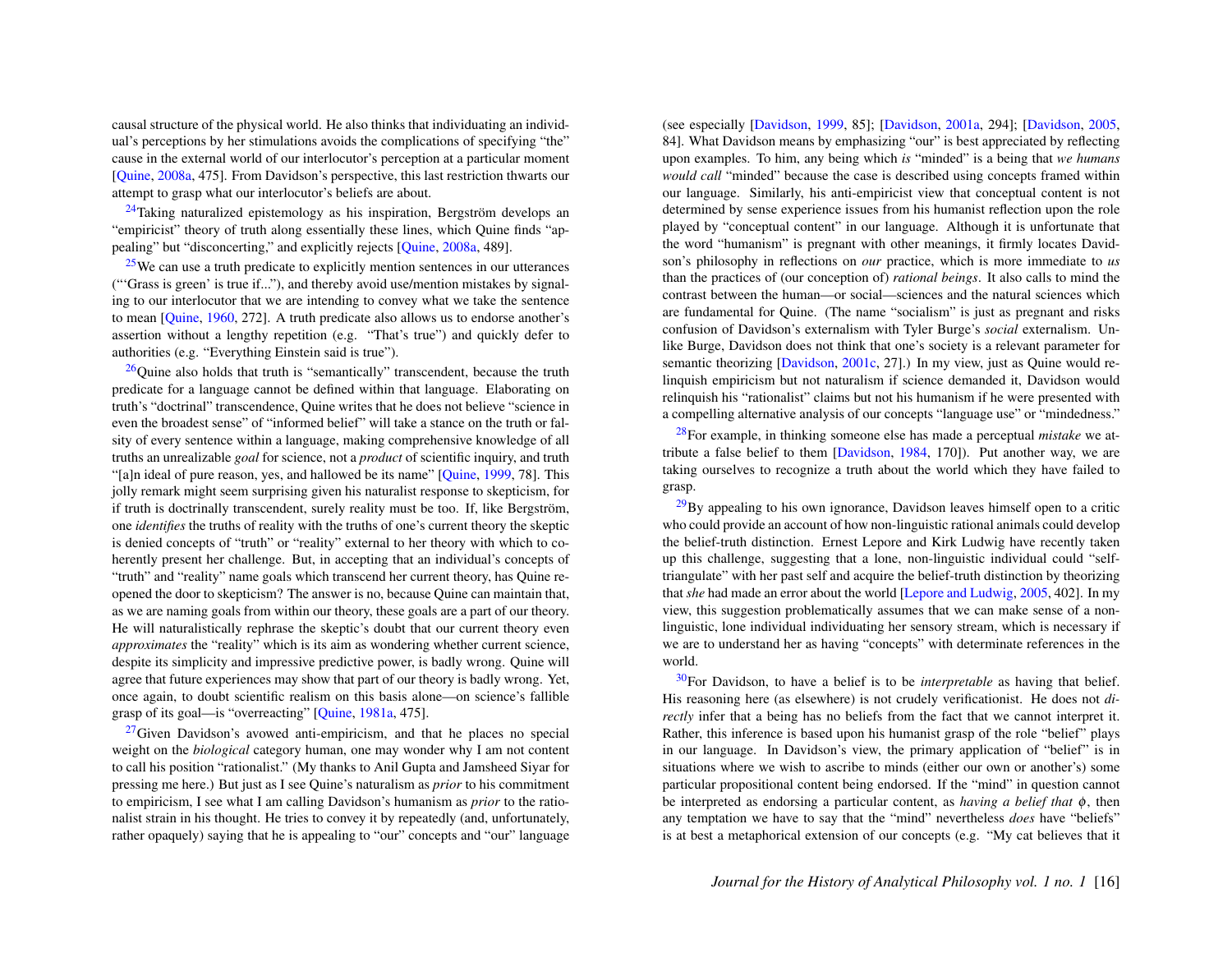is dinner time"). These considerations lead Davidson to defend claims that others have found counterintuitive, e.g. neither non-linguistic animals nor pre-linguistic infants have thoughts or beliefs [\[Davidson,](#page-20-2) [1984,](#page-20-2) 163]; [\[Davidson,](#page-20-6) [2001c,](#page-20-6) 101].

<span id="page-17-0"></span><sup>[31](#page-7-6)</sup>Compare Stroud: "I could not check my beliefs about the physical world against the facts of the world [by using scientific testing procedures such as observation] . . . if I at the same time [regard] *all* my beliefs about the world as nothing more than a 'construction or projection from stimulations' in the way Quine intends. I would have no independent information about that world that I could use as a test or a check" [\[Stroud,](#page-21-15) [1984,](#page-21-15) 244, original emphasis]. Stroud's criticism of Quine's view is that *because* my beliefs concerning the world lack an independent check, they *may* all be wrong. Quine can respond to Stroud, as I argued above, by agreeing with him that our scientific testing procedures—even those as basic as observation—may indeed mislead us, because all of science is fallible. This is why Quine supposes that "the Humean predicament is the human predicament" [\[Quine,](#page-21-6) [1969,](#page-21-6) 72]; although we lack certainty about the nature of the world, we can nevertheless theorize successfully about it (and moreover, theorize about how we can theorize successfully about it). In contrast, Davidson goes beyond Stroud in insisting that the "independent information" needed for an individual to have a "test or a check" about her beliefs concerning the world is knowledge of another's mind, for it is only by interpreting another's mind that one can be said to have beliefs about the world oneself. Davidson's humanist criticism of Quine is that, *because* in Quine's epistemology my "beliefs" concerning the world lack the independent check garnered by another mind, they do not count as beliefs at all.

<span id="page-17-1"></span> $32$ Indeed. Ouine's appeal to empathy demonstrates that he recognizes the need for a subjective-objective contrast in language acquisition [\[Quine,](#page-21-8) [1992,](#page-21-8) 42]. In Quine's view, a mother teaching her daughter how to apply color words, for example, must empathetically project herself into her daughter's position and imagine what aspect of their shared environment she is attending to in order to appropriately reward or admonish her intermittent utterances of "red!"

<span id="page-17-2"></span> $33$ In an interview with Giovanna Borradori in 1990, Davidson encapsulates his position: "The empiricists have it exactly backwards, because they think that first one knows what's in his own mind, then, with luck, he finds out what is in the outside world, and, with even more luck, he finds out what is in somebody else's mind. I think differently. First we find out what is in somebody else's mind, and by then we have got all the rest. Of course, I really think that it all comes at the same time" [\[Borradori,](#page-20-12) [1994,](#page-20-12) 50].

<span id="page-17-3"></span><sup>[34](#page-7-9)</sup>Quine thus appeals to his naturalist methodology to refuse Davidson's distinctively humanist epistemological claim. But this cuts both ways. The priority Davidson gives to analyzing the concepts expressed in our language, and his resulting inability to conceive of how beings could develop what humans call "minds" with "beliefs" about the external world *except* through linguistic interpretation, undermines the import of Quine's naturalist theory of reification, based as it is on an *individual's* sensory stimulations.

<span id="page-17-4"></span>[35](#page-8-0)I am not suggesting that Quine thinks that the naturalist *should* refuse this standard: far from it, given the fluent conversations she generally enjoys with others. The point is rather that she *may* intelligibly refuse it. Even if *every* member of her speech community were to object to one of her beliefs, the stubborn naturalist is in principle free to explain the "disagreement" by supposing that the fault lies in her translation manual, not her own belief. She then ought to justify her hypothesis at the scientific tribunal by setting about constructing an alternative manual.

<span id="page-17-5"></span> $36$ This is why Davidson holds disagreement over words to be cause for mutual reinterpretation about the world. Communication is a constant struggle to interpret, and make ourselves interpretable to, our interlocutor [\[Davidson,](#page-20-1) [2005,](#page-20-1) 102].

<span id="page-17-6"></span> $37$ Similarly, Davidson rules out skepticism about the external world: since it is part of any interpretive project of discovering beliefs (including self-interpretation of one's own beliefs) to rule most of the beliefs one discovers true, we cannot make sense of the possibility of a person having totally false beliefs about the world [\[Davidson,](#page-20-6) [2001c,](#page-20-6) 150].

<span id="page-17-7"></span> $38$ Discussing a similar case, Ludwig Wittgenstein suggests we may have evidence that the aliens are communicating if, when we gag them, "their actions fall into confusion" [\[Wittgenstein,](#page-22-1) [1951,](#page-22-1) §207]. There are a surprising number of weird and wonderful aliens that philosophers have imagined encountering to test their intuitions about language ascription (see especially [\[Tennant,](#page-22-2) [1999\]](#page-22-2), and [\[Marvan,](#page-21-19) [2003\]](#page-21-19)). Nevertheless, since my aim here is to explain how Quine and Davidson differ in evaluating these sorts of cases rather than to defend a particular claim in the philosophy of language, I shall restrict my focus as far as possible to this relatively pedestrian "human-like" alien species.

<span id="page-17-8"></span> $39$ Upon witnessing native behavior he found inexplicable, the pioneering anthropologist Lucien Lévy-Bruhl posited that the natives he was observing had a "prelogical mentality" [Lévy-Bruhl, [1926\]](#page-20-13). Quine objected that this overwhelmingly implausible hypothesis had to be false: "pre-logicality is a trait injected by bad translators" [\[Quine,](#page-21-20) [1963,](#page-21-20) 387]. But, logic has no monopoly on "overwhelmingly implausible" hypotheses. Quine thinks we have reason to reject our manual if we discover that we are translating *any* truth we consider "obvious" as false for the aliens (e.g. if the aliens dissent from the utterance we thought to translate by our "it is raining" on a rainy day, we have probably gone wrong).

<span id="page-17-9"></span> $40$ Strictly speaking, Quine thinks that the translation of truth-functional operators is also indeterminate. We might construct two equally successful yet jointly incompatible manuals which assign the truth-functional operators to different alien noises [\[Quine,](#page-21-17) [1975,](#page-21-17) 314, 319]. But we cannot *begin* translating until we have provisionally taken some alien noises to be assent and dissent, and a key part of our evidence for doing so will be the aliens' reactions to the noises we translate as the truth-functional operators (e.g. the aliens should "assent" to all utterances they "dissent" from when we attach the "negation" noise), and so Quine begins describ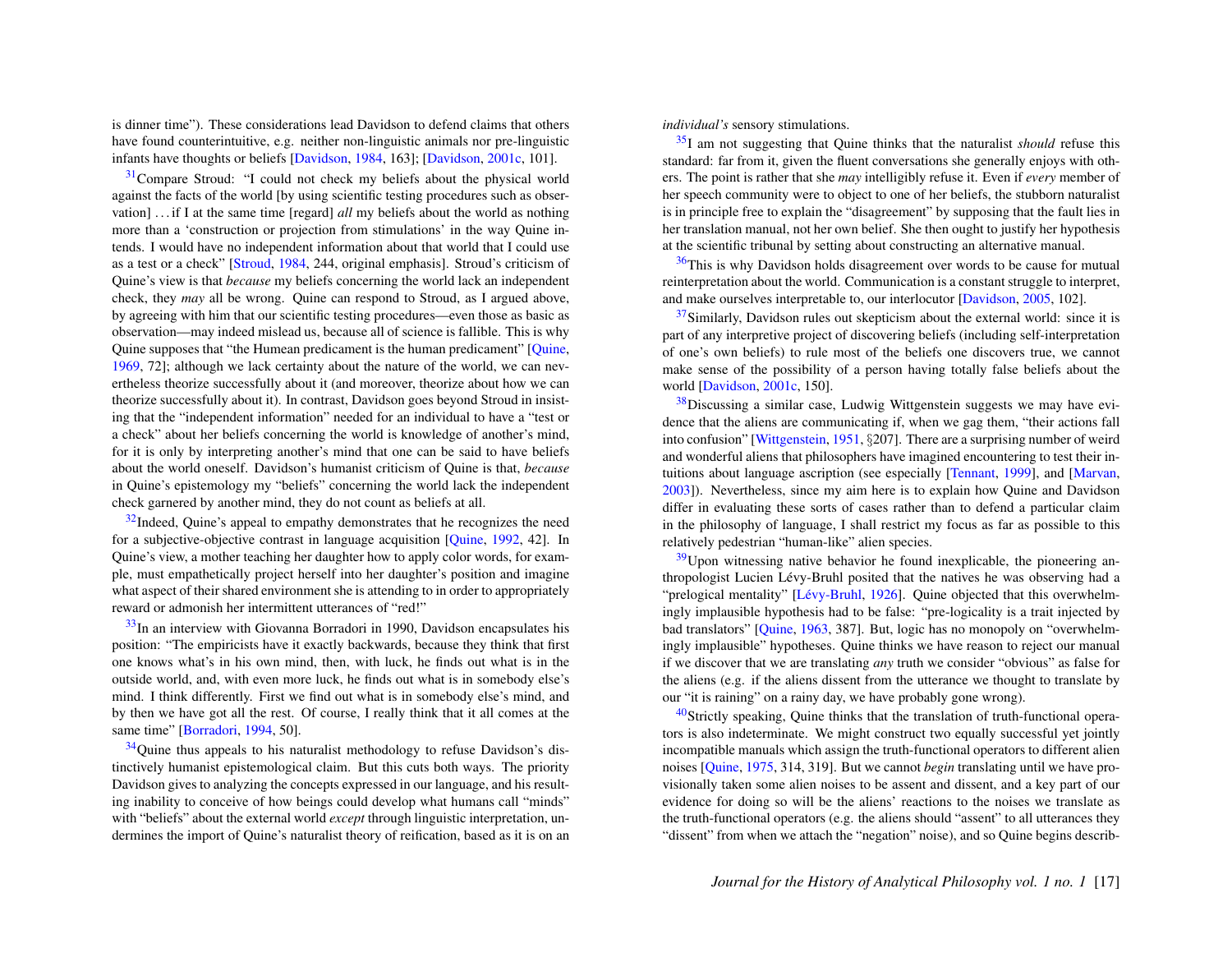ing radical translation with this much of the alien tongue fixed (though subject to future disconfirmation). Although Quine takes the translation of the quantifiers to be indeterminate, he thinks we have an excellent *pragmatic* reason to translate the aliens as using first-order logic because this hypothesis generally results in smooth dialogue. This is true of other humans as much as of aliens.

<span id="page-18-0"></span>[41](#page-9-3)A litany of philosophers, including [\[Blackburn,](#page-20-14) [1984\]](#page-20-14), [\[Bar-On,](#page-20-15) [1994\]](#page-20-15), and [\[Hacker,](#page-20-16) [1996\]](#page-20-16), mistake such remarks to expose Davidson as a verificationist, an attitude widely excoriated as a remnant of logical positivism. But rather, it is Davidson's humanism which justifies this view. Since what humans find intelligible is based upon the way we apply concepts in our linguistic interactions, if our words are divorced from their ordinary uses—for example, if we try to contemplate an uninterpretable language—we quickly fall into unintelligibility.

<span id="page-18-1"></span> $42$ Quine may add that she should consider alternative hypotheses. Perhaps the alien noises merely function as warning cries, like the cries of seagulls. We might, that is, be able to locate alien "observation sentences" and translate them after a fashion (perhaps they always cry "gavagai" when near a predator), but, because we cannot find any logical structure in their noises, be disinclined to call their cries "language" (unless we wish to say seagulls use language). The details of the case will determine which hypothesis is preferable. To take just one example, the length of observation will be a relevant parameter. If the linguist is venting her frustration after working for a few hours, we may fault her; if she has been working for a few years, we may question the aliens' capacity for language.

<span id="page-18-2"></span><sup>[43](#page-10-1)</sup>Having established a canonical logic into which contemporary scientists can regiment their theories, Quine thinks ontological philosophers can describe the general categories to which current science is committed. He presents his own canonical logic in *Philosophy of Logic* ([\[Quine,](#page-21-21) [1986\]](#page-21-21)).

<span id="page-18-3"></span><sup>[44](#page-10-2)</sup>This famous passage from Quine might be thought to discredit my interpretation: "[Consider] the familiar remark that even the most audacious system-builder is bound by the law of contradiction. How is he really bound? If he were to accept contradiction, he would so re-adjust his logical laws as to insure distinctions of some sort; for the classical laws yield all sentences as consequences of any contradiction. But then we would proceed to reconstrue his heroically novel logic as a non-contradictory logic, perhaps even as familiar logic, in perverse notation" [\[Quine,](#page-21-3) [1960,](#page-21-3) 59]. Many critics have taken Quine's point here to be that, try as one might, one cannot help but be bound by the classical logical constants if one is to construct a theory (e.g. [\[Berger,](#page-20-17) [1990\]](#page-20-17)). On this reading, Quine is developing a powerful argument that the law of contradiction is incontrovertible for all rational beings since one cannot deny it and still construct predictive theories. But what Quine actually says in this passage is that *we*, i.e. classical logicians, *would* reconstrue the alien logic in our own terms. By this, Quine means that our manual of translation would use our current logic to describe their deviant theories so that we can begin communicating with them (in Quine's attenuated sense). Given that *our* current logic is the basis of our theories, beginning translation by locating a pattern of language in the native behavior onto which our logical structure can be read is an excellent rule for translation. Yet, given the indeterminacy of translation, to begin translating in this way is still a pragmatic convention of *ours*, and does not reveal an "essential" truth about the role of classical logic in the alien tongue or the centrality of classical logic to all languages or all theories. Rather, it only shows that first-order logic is *currently* central to *our* web of belief, and currently indispensible for our projects of radical translation. Quine writes that in radical translation, "'Save logical truth' . . . is a rule which, compatibly with all stimulus meanings and other verbal dispositions, could be obeyed or flouted. But it is not capricious. The very want to determinacy puts a premium on adhering to this strong and simple rule as partial determinant" [\[Quine,](#page-21-17) [1975,](#page-21-17) 318].

<span id="page-18-4"></span> $45$ It should be clear that Quine would not find this new skeptical argument compelling. To the naturalist who appreciates that all science is fallible, wondering "whether our logic is the *right* logic" upon encountering such aliens (where "rightness" is just adequacy for future theorizing) is the appropriate attitude to have. Space prevents me from exploring the important similarities (and just as important, but less obvious, differences) between Davidson and Frege exposed by this Davidsonian argument (see [\[Frege,](#page-20-18) [1997,](#page-20-18) 203]).

<span id="page-18-5"></span> $^{46}$  $^{46}$  $^{46}$ I have not sought to criticize controversial theses to which both Quine and Davidson subscribe, like anomalous monism, the denial of which might lead one to think both wrong. But since naturalism and humanism are *perspectives* one may take toward philosophy, even their critics stand to learn from attending to their disagreement.

<span id="page-18-6"></span> $47$ One should not be misled by my use of "nonhuman" here; I am not suggesting Davidson thinks that there could be radically different *nonhuman* conceptual schemes. Davidson does not think that concepts exist independently of us to be split into "human" and "nonhuman" ways of understanding the world. The category of concepts *is* human, so using "nonhuman" in this context is just another way of marking what humanists find unintelligible.

<span id="page-18-7"></span> $48$ This is how Carnap suggests we ought to treat the disagreement between classical logicians and intuitionists. Philosophers should use whichever logic best fits their sensibility, tolerate those who make a different choice, and get on with the business of analyzing scientific language. At some future time, philosophers could reflect on which logic had allowed for the best explanation of science [\[Carnap,](#page-20-19) [2002,](#page-20-19) 164-5, 332].

<span id="page-18-8"></span> $^{49}$  $^{49}$  $^{49}$ A detailed explanation of why not must await another paper. Carnap argues that inquirers need to agree on a system of logic and which truths they consider "analytic" before they can debate. Yet, Quine and Davidson both reject the analytic/synthetic distinction. If there is a sense in which naturalism and humanism are incommensurable, it cannot be explained in this way. There is also subtle work to be done in explaining how Quine's and Davidson's appeals to the intelligible limits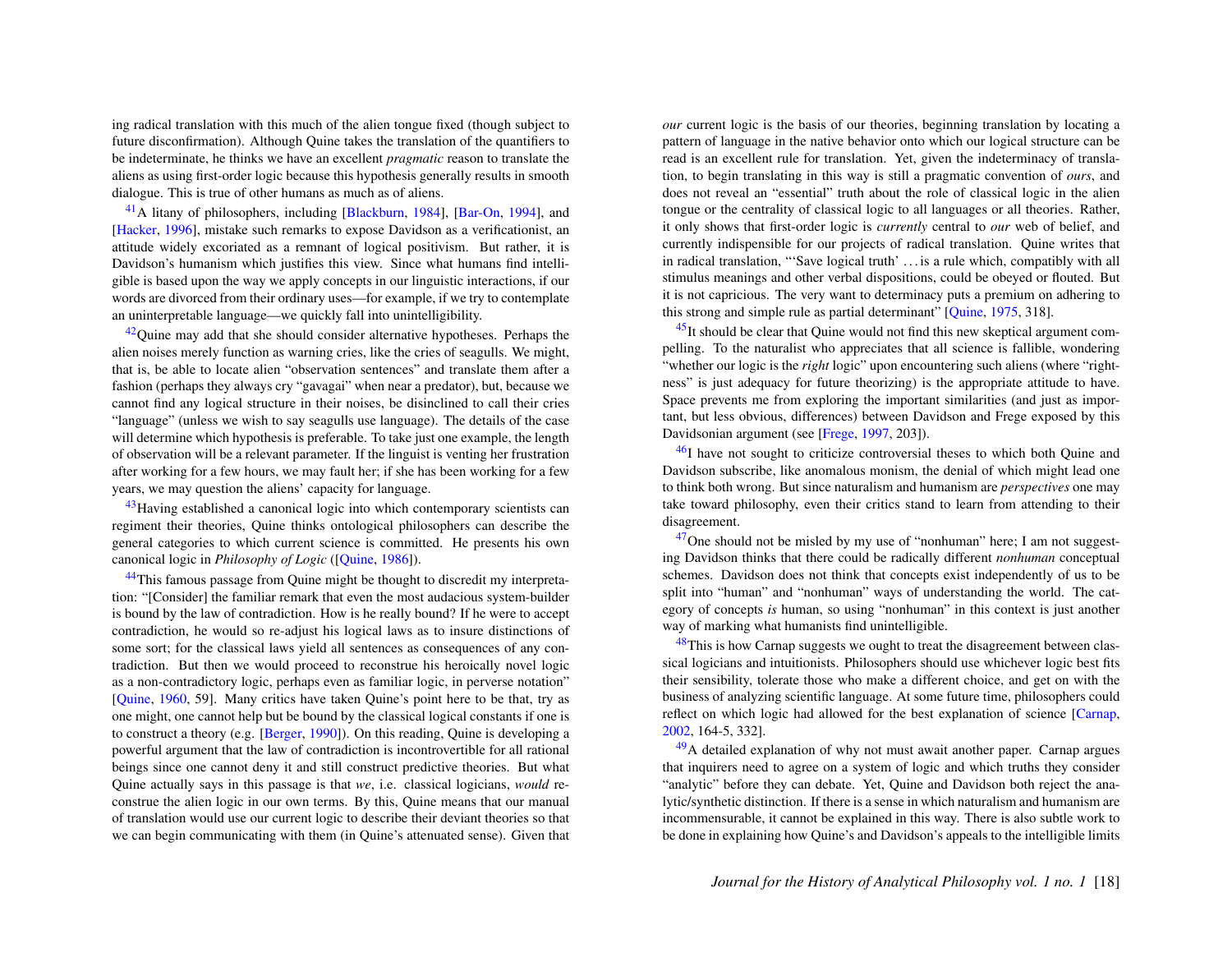of language is compatible with their rejection of the analytic/synthetic distinction. McDowell, for example, argues Davidson's perspective allows the distinction to be recuperated in a new form [\[McDowell,](#page-21-12) [1994,](#page-21-12) 157-8]: analytic truths become those which delineate the necessary structure of our human understanding. Quine also came to recuperate the distinction, holding as analytic those sentences that all individuals within a community learn to hold true when learning their language [\[Quine,](#page-21-22) [1974,](#page-21-22) 78-80]. I suspect that this continuity reveals important insights into not only Quine and Davidson, but also the methodology of analytic philosophy.

<span id="page-19-0"></span> $50F$  $50F$ or example, T1 will endorse, and T2 will reject, the sentence "successfully interpreting alien scientists might require radically altering our logic."

<span id="page-19-1"></span>[51](#page-12-4)Assume no general principle will decide the case; i.e., T1 and T2 are equally simple, conservative, and so on.

<span id="page-19-2"></span> $5\overline{2}I$  am especially grateful to Thomas Ricketts and Kyle Stevens, from whose criticisms this paper greatly benefited. I am also indebted to Kim Frost, Anil Gupta, Evgenia Mylonaki, Tyke Nunez, Hille Paakkunainen, Jamsheed Siyar, Shawn Standefer, and two anonymous referees of this journal for their helpful comments on earlier drafts.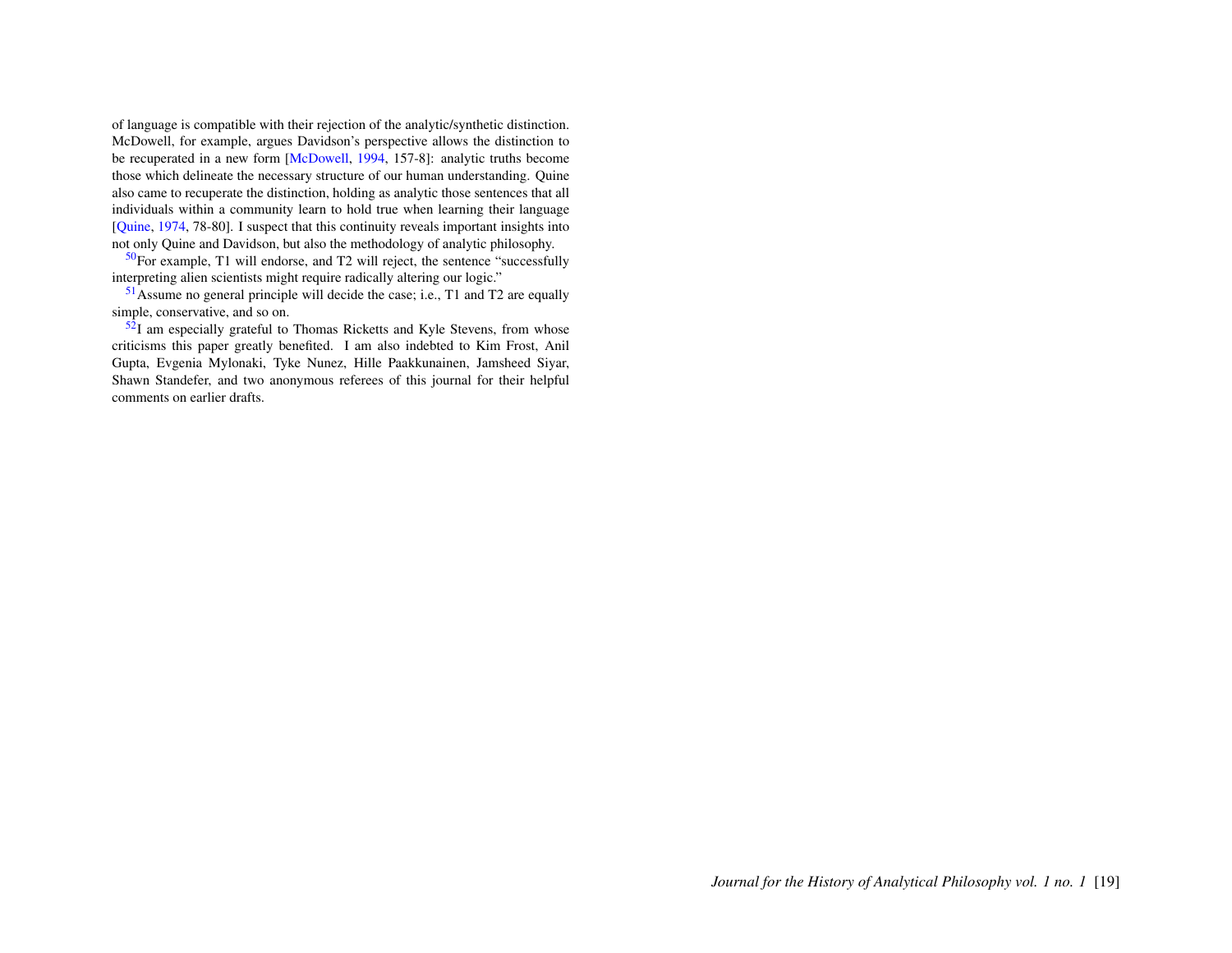## *References*

- <span id="page-20-15"></span>Dorit Bar-On. Conceptual Relativism and Translation. In G. Preyer, F. Siebelt, and A. Ulfig, editors, *Language, Mind and Epistemology*, pages 145–170. Kluwer Aademic Publishers, London, 1994.
- <span id="page-20-17"></span>Alan Berger. A Central Problem for a Speech-Dispositional Account of Logic and Language. In Robert Barrett and Roger F. Gibson, editors, *Perspectives on Quine*, pages 17–35. Blackwell, Oxford, 1990.
- <span id="page-20-9"></span>Lars Bergström. Davidson's Objections to Quine's Empiricism. In Petr Kotatko, Peter Pagin, and Gabriel Segal, editors, *Interpreting Davidson*, pages 17–36. Center for the Study of Language and Information, Stanford, 2001.
- <span id="page-20-14"></span>Simon Blackburn. *Spreading the Word*. Clarendon Press, Oxford, 1984.
- <span id="page-20-12"></span>Giovanna Borradori. *The American Philosopher*. University of Chicago Press, Chicago, 1994.
- <span id="page-20-19"></span>Rudolf Carnap. *The Logical Syntax of Language*. Open Court, Chicago, 2002.
- <span id="page-20-2"></span>Donald Davidson. *Inquiries into Truth and Interpretation*. Oxford University Press, Oxford, 1984.
- <span id="page-20-0"></span>Donald Davidson. Reply to W. V. Quine. In Lewis Hahn, editor, *The Philosophy of Donald Davidson*, pages 80–87. Open Court, Chicago, 1999.
- <span id="page-20-3"></span>Donald Davidson. Comments on the Karlovy Vary Papers. In Petr Kotatko, Peter Pagin, and Gabriel Segal, editors, *Interpreting Davidson*, pages 285–308. Center for the Study of Language and Information, Stanford, 2001a.
- <span id="page-20-4"></span>Donald Davidson. Externalisms. In Petr Kotatko, Peter Pagin, and Gabriel Segal, editors, *Interpreting Davidson*, pages 1–16. Center for the Study of Language and Information, Stanford, 2001b.
- <span id="page-20-6"></span>Donald Davidson. *Subjective, Intersubjective, Objective*. Oxford University Press, Oxford, 2001c.
- <span id="page-20-1"></span>Donald Davidson. *Truth, Language and History*. Oxford University Press, Oxford, 2005.
- <span id="page-20-5"></span>Burton Dreben. Quine on Quine. In Roger F. Gibson, Jr., editor, *The Cambridge Companion to Quine*, pages 287–293. Cambridge University Press, Cambridge, 2004.
- <span id="page-20-7"></span>Gottlob Frege. Logic. In P. Long and R. White, editors, *Posthumous Writings*, pages 3–8. University of Chicago Press, Chicago, 1979.
- <span id="page-20-18"></span>Gottlob Frege. *Grundgesetze der Arithmetik*, Volume I (1893): Selections (Preface, Introduction, 1-7, 26-29, 32-33). In Michael Beaney, editor, *The Frege Reader*, pages 194–223. Blackwell, Oxford, 1997.
- <span id="page-20-10"></span>Hans Glock. *Quine and Davidson on Language, Thought and Reality*. Cambridge University Press, Cambridge, 2003.
- <span id="page-20-16"></span>P. M. S. Hacker. On Davidson's Idea of a Conceptual Scheme. *Philosophical Quarterly*, 46:289–307, 1996.
- <span id="page-20-8"></span>Dirk Koppelberg. Why and How to Naturalize Epistemology. In Roger F. Gibson, editor, *Perspectives on Quine*, pages 200–211. Blackwell, Oxford, 1990.
- <span id="page-20-11"></span>Ernest Lepore and Kirk Ludwig. *Donald Davidson: Meaning, Truth, Language, and Reality*. Oxford University Press, Oxford, 2005.
- <span id="page-20-13"></span>Lucien Lévy-Bruhl. *How Natives Think*. George Allen and Unwin, London, 1926.

*Journal for the History of Analytical Philosophy vol. 1 no. 1* [20]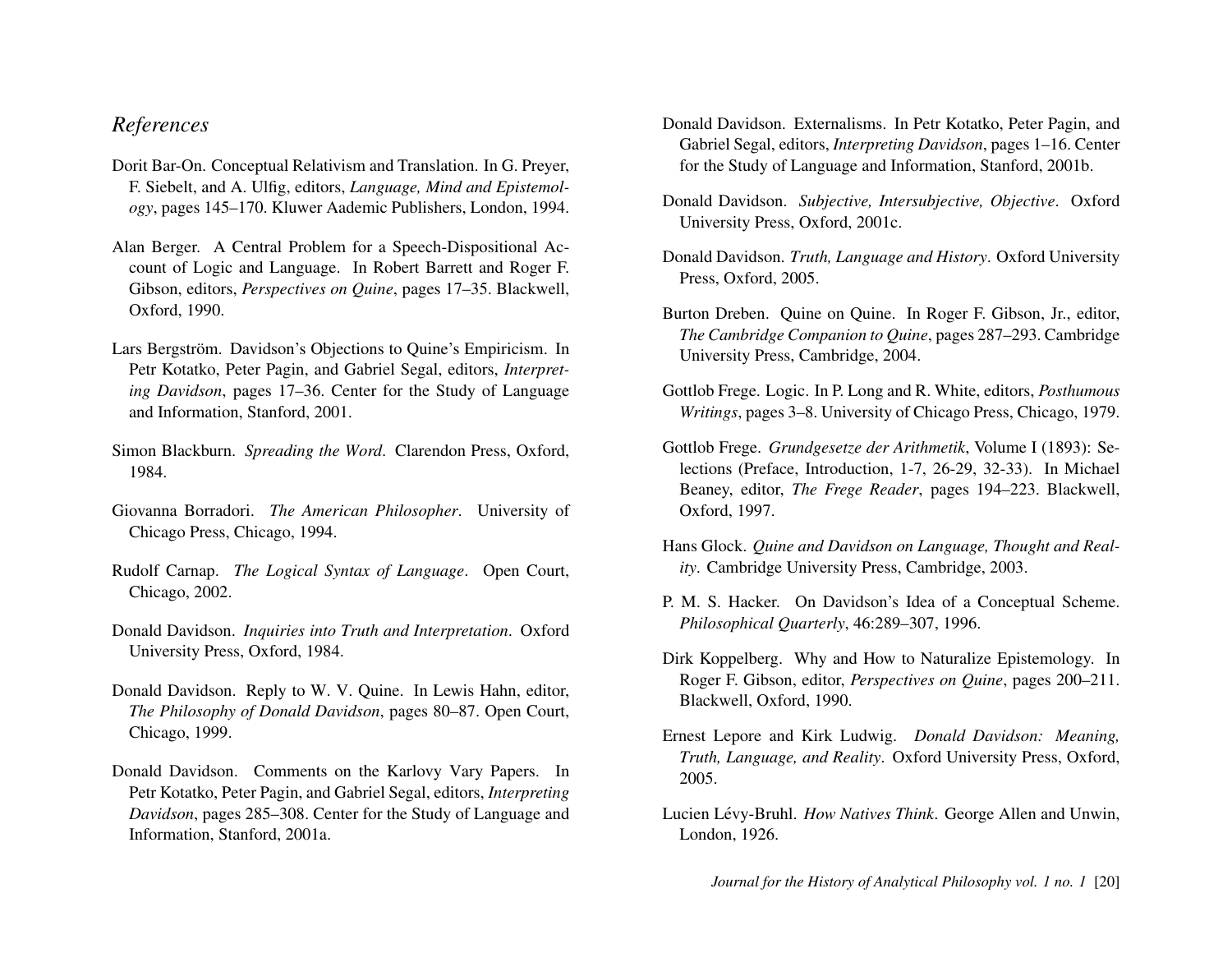- <span id="page-21-19"></span>Tomáš Marvan. Interpretability, Perceptual Schemes and Triangulation. *Sats—Nordic Journal of Philosophy*, 4(2):93–107, 2003.
- <span id="page-21-12"></span>John McDowell. *Mind and World*. Harvard University Press, Cambridge, MA, 1994.
- <span id="page-21-18"></span>W. V. Quine. The Scope and Language of Science. *British Journal for the Philosophy of Science*, 8(29):1–17, 1957.
- <span id="page-21-3"></span>W. V. Quine. *Word and Object*. M.I.T. Press, Cambridge, MA, 1960.
- <span id="page-21-20"></span>W. V. Quine. Carnap and Logical Truth. In Paul Schlipp, editor, *The Philosophy of Rudolf Carnap*, pages 385–406. Open Court, La Salle, IL, 1963.
- <span id="page-21-6"></span>W. V. Quine. *Ontological Relativity and Other Essays*. Columbia University Press, New York, 1969.
- <span id="page-21-22"></span>W. V. Quine. *The Roots of Reference*. Open Court, La Salle, IL, 1974.
- <span id="page-21-17"></span>W. V. Quine. Replies. In Donald Davidson and Jaakko Hintikka, editors, *Words and Objections: Essays on the Work of W. V. Quine*, pages 292–352. D. Reidel, Dordrecht, 1975.
- <span id="page-21-1"></span>W. V. Quine. Reply to Stroud. In P. French, T. Uehling, and H. Wettstein, editors, *Midwest Studies in Philosophy VI: The Foundations of Analytic Philosophy*, pages 473–475. University of Notre Dame Press, Indianapolis, 1981a.
- <span id="page-21-4"></span>W. V. Quine. *Theories and Things*. Belknap Press, Cambridge, MA, 1981b.
- <span id="page-21-21"></span>W. V. Quine. *Philosophy of Logic*. Harvard University Press, Cambridge, MA, 2nd edition, 1986.
- <span id="page-21-5"></span>W. V. Quine. Three Indeterminacies. In Roger F. Gibson, editor, *Perspectives on Quine*, pages 1–16. Blackwell, Oxford, 1990.
- <span id="page-21-8"></span>W. V. Quine. *Pursuit of Truth*. Harvard University Press, Cambridge, MA, revised edition, 1992.
- <span id="page-21-7"></span>W. V. Quine. Reply to Roger F. Gibson, Jr. In Lewis Hahn and Paul Schlipp, editors, *The Philosophy of W. V. Quine*, pages 684–685. Open Court, Chicago, 1998.
- <span id="page-21-9"></span>W. V. Quine. Where Do We Disagree? In Lewis Hahn, editor, *The Philosophy of Donald Davidson*, pages 73–79. Open Court, Chicago, 1999.
- <span id="page-21-0"></span>W. V. Quine. *Confessions of a Confirmed Extensionalist and Other Essays*. Harvard University Press, Cambridge, MA, 2008a.
- <span id="page-21-2"></span>W. V. Quine. *Quine in Dialogue*. Harvard University Press, Cambridge, MA, 2008b.
- <span id="page-21-16"></span>W. V. Quine and Joseph Ullian. *The Web of Belief*. Random House, New York, 1978.
- <span id="page-21-14"></span>Björn Ramberg. What Davidson Said to the Skeptic or: Anti-Representationalism, Triangulation and the Naturalization of the Subjective. In Petr Kotatko, Peter Pagin, and Gabriel Segal, editors, *Interpreting Davidson*, pages 213–236. Center for the Study of Language and Information, Stanford, 2001.
- <span id="page-21-13"></span>George Romanos. *Quine and Analytic Philosophy*. M.I.T. Press, Cambridge, MA, 1983.
- <span id="page-21-11"></span>Richard Rorty. *Objectivity, Relativism and Truth: Philosophical Papers Volume I*. Cambridge University Press, Cambridge, 1991.
- <span id="page-21-10"></span>P. F. Strawson. Two Conceptions of Philosophy. In Roger F. Gibson, editor, *Perspectives on Quine*, pages 310–318. Blackwell, Oxford, 1990.
- <span id="page-21-15"></span>Barry Stroud. *The Significance of Philosophical Skepticism*. Oxford University Press, Oxford, 1984.

*Journal for the History of Analytical Philosophy vol. 1 no. 1* [21]